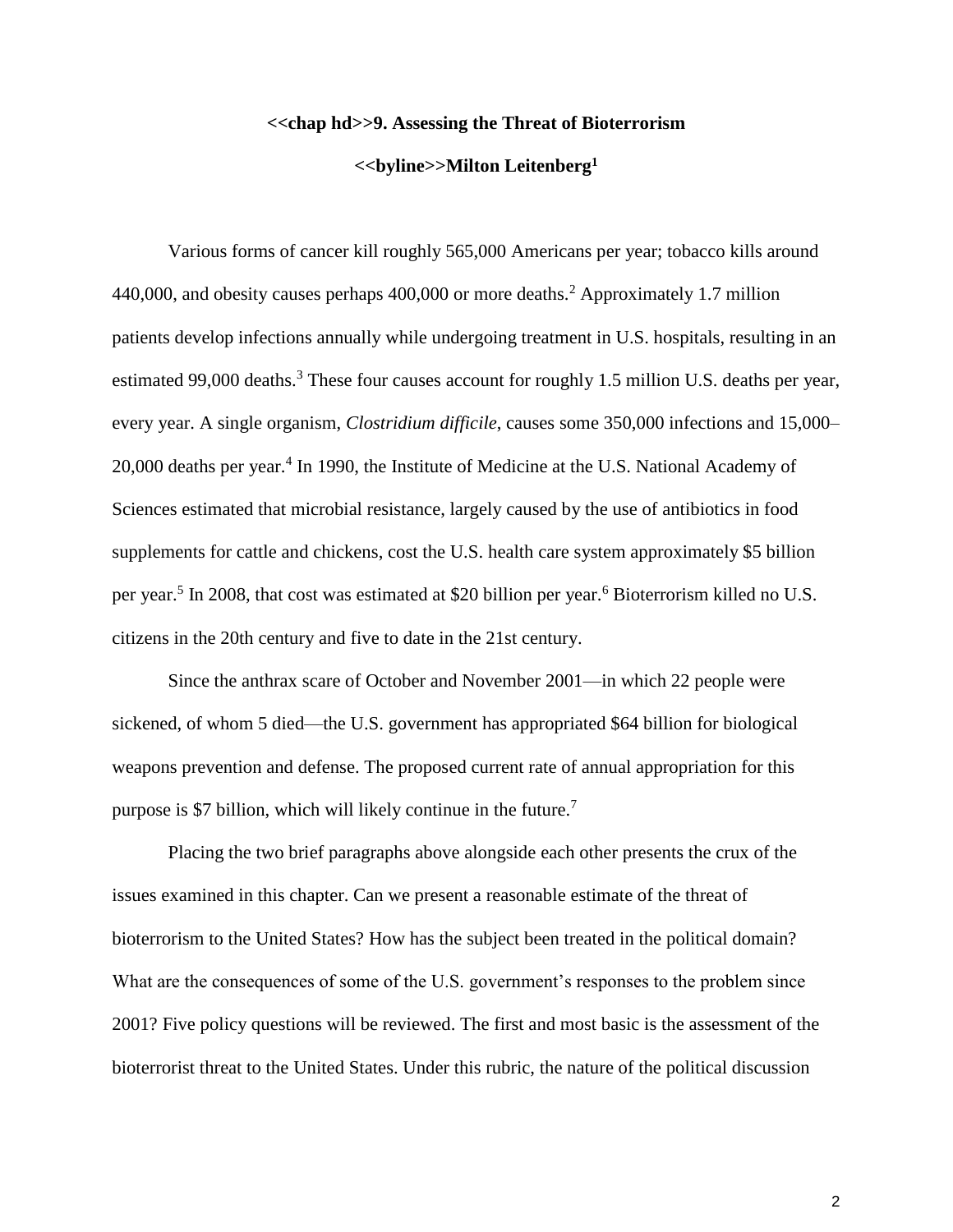surrounding the issue of bioterrorism in the United States in recent years is examined. The second issue is how the U.S. government's response since 2001 has increased the proliferation potential of biological weapons (BWs) and damaged national security. The third is the diversion of resources within the U.S. public health sector. The fourth issue is the misdirection of public health efforts in developing nations. The final policy issue to be examined is that of oversight and regulation of the burgeoning U.S. biodefense program.

## **<<ahd>>Assessment of the Current Threat of Bioterrorism to the United States**

The problem of assessing the threat of bioterrorism can be separated into four considerations: the status of state offensive biological weapons programs; evidence of proliferation from state BW programs; evidence of state assistance to nonstate actors to develop or produce biological agents or weapons; and efforts to develop biological agents or weapons by nonstate actors that are true international terrorist groups.

Official U.S. government statements in the late 1980s claimed that four nations possessed offensive BW programs when the Biological Weapons Convention was signed in 1972 and that this number increased to 10 by 1989.<sup>8</sup> In November 1997, U.S. government officials raised the estimate to 12—9 of which the United States identified by name in the intervening years. In 2001, the estimate was 13. Since then, the U.S. government has removed Libya, Iraq, and Cuba from the list (it had removed South Africa in 1995, without public notice when that government terminated both its biological and chemical weapons programs)—a reduction of essentially onethird. But strikingly, as early as 2003, official U.S. intelligence assessments became markedly more qualified about which countries were definitively developing BWs.<sup>9</sup> Defense Intelligence Agency Director Michael Maples's threat assessment presentation on January 11, 2007, accentu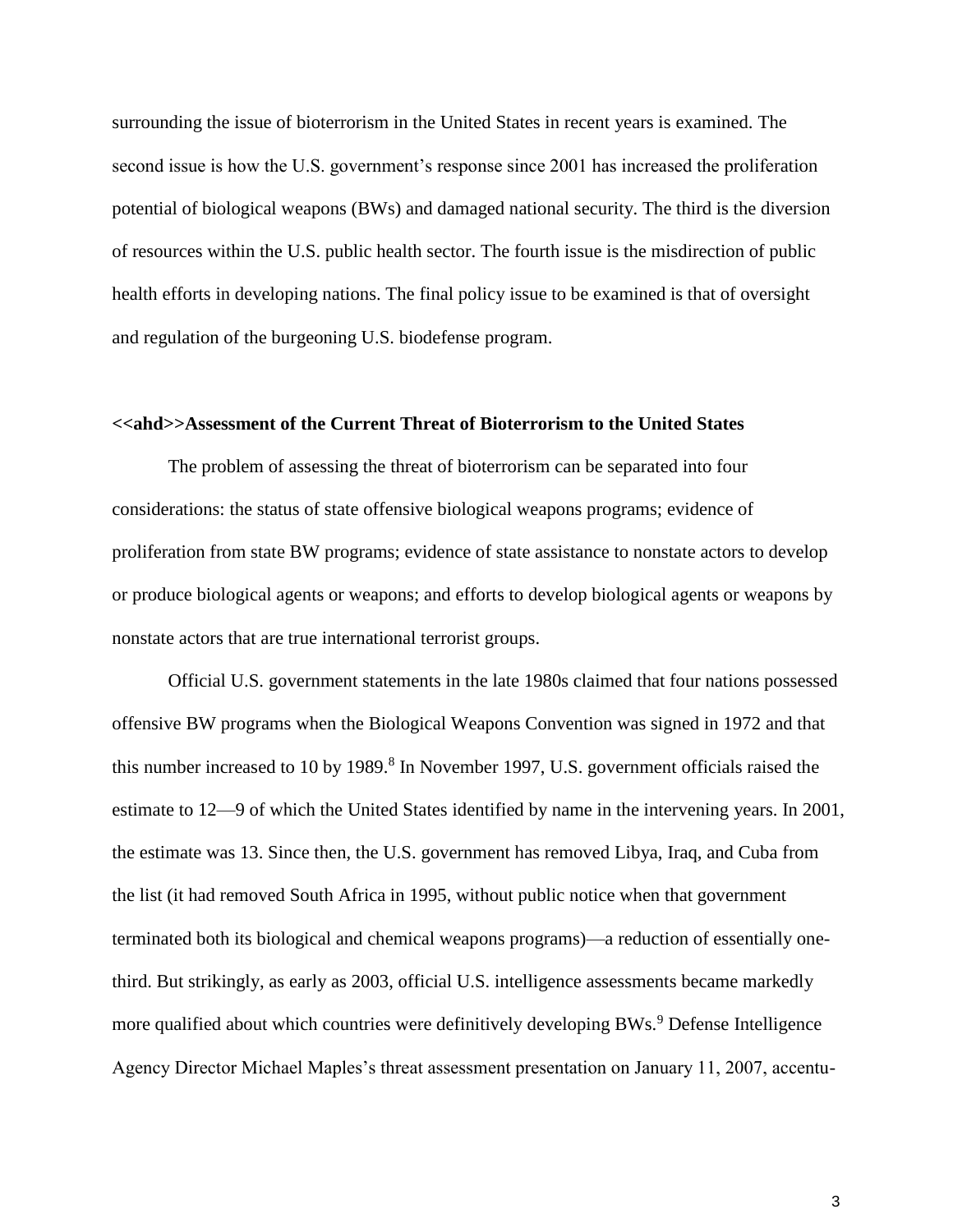ated the lack of specifics on the number and status of offensive state BW programs:

- "North Korea's resources include a biotechnical infrastructure that could support the production of various biological warfare agents."
- "Iran has a growing biotechnology industry, significant pharmaceutical experience and the overall infrastructure that could be used to support a biological warfare program. DIA believes Iran is pursuing development of biological weapons."
- "China possesses a sufficiently advanced biotechnology infrastructure to allow it to develop and produce biological agents."
- "We judge Russia also continues research and development that could support its chemical and biological warfare programs."
- "India and Pakistan ... both ... have the infrastructure to support biological and some aspects of the chemical warfare programs."
- "Syria's biotechnical infrastructure is capable of supporting limited biological agent development. DIA assesses Syria has a program to develop select biological agents."<sup>10</sup>

Only the statements on Iran and Syria refer explicitly to offensive BW programs; the other statements fail to support the suggestion that these particular countries possess an offensive BW program. These latter statements could apply to the United States and most European countries. These more muted and limited descriptions suggest that not as many countries possessed offensive BW programs as previously believed. In fact, these evolving assessments and the Maples testimony in particular—raise serious questions about what basis in reality existed for the estimates of national BW programs in the 1970s and 1980s, excluding the Soviet Union, South Africa, Iraq, and perhaps Iran.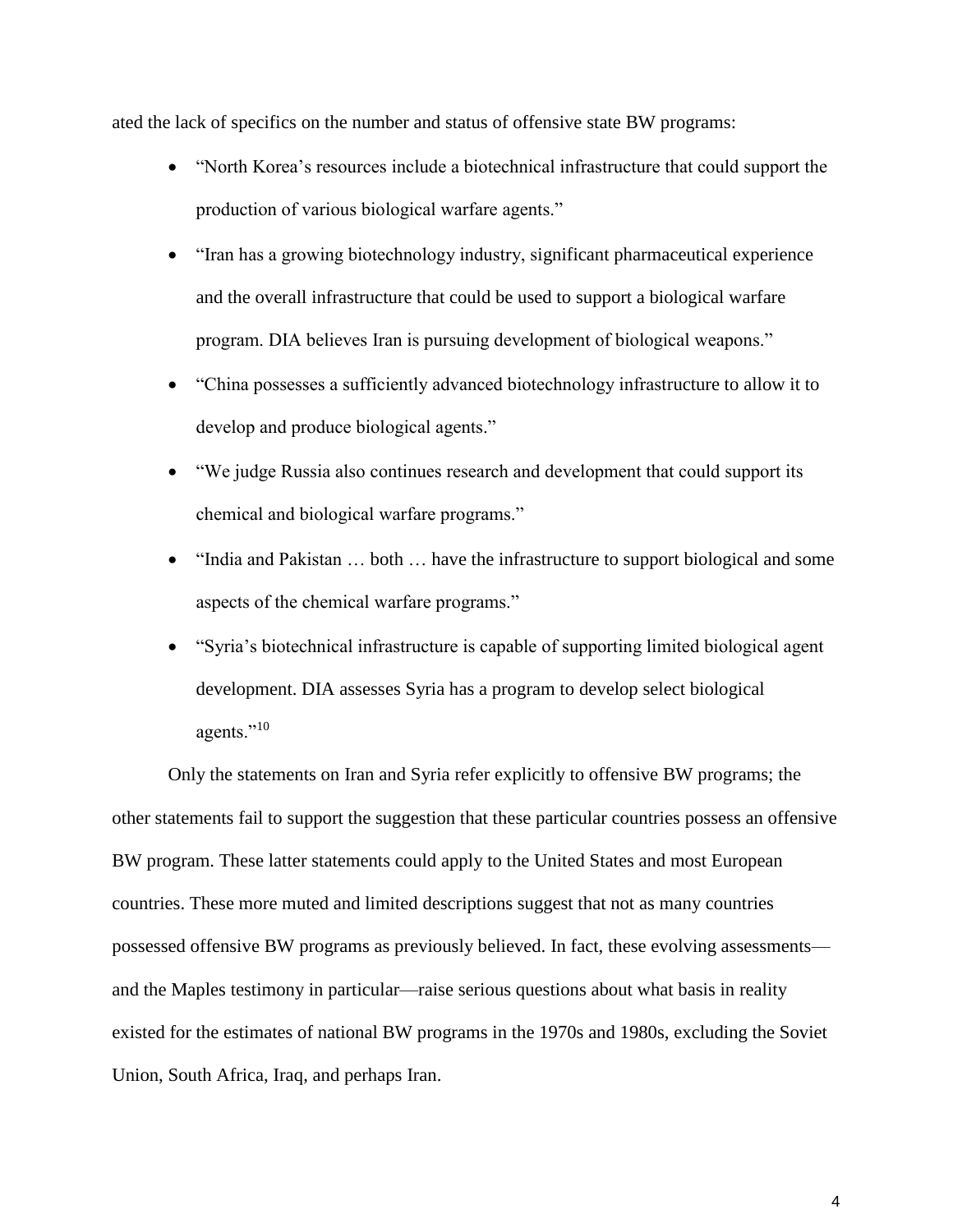Because these recent estimates are so uncertain but have the benefit of accumulated intelligence, past estimates are likely to have been more questionable, as they were presumably generated on less intelligence. It now seems likely that the number of countries thought to have offensive BW programs in the early 1970s through 1989 might more accurately be estimated at four or five. In recent years, then, official U.S. estimates of the number of such programs have declined by at least one-third, leaving roughly a half dozen at most.<sup>11</sup> And the U.S. intelligence community has qualified its assessments of those remaining programs to such a significant degree that it is difficult to judge what degree of an "offensive" nature—the development, testing, production, or stockpiling of biological agents or weapons—exists in those programs.

Statements by innumerable U.S. government officials, academic analysts, and journalists between 1989 and 2003 nearly uniformly described the proliferation of state-run BW programs was a constantly increasing trend.<sup>12</sup> It now seems clear that as not the case. In fact, the number of state BW programs was probably more or less flat.

Available evidence indicates that proliferation from state-run offensive BW programs has been minimal. The former South African and Iraqi BW programs resulted in no known proliferation. As for the Soviet Union, only about 10 scientists are known to have immigrated to any country of BW proliferation concern in the post-Soviet period. Some were recruited by Iran, but most of this group worked in institutes belonging to the former Soviet Academy of Sciences, not in research institutes primarily serving the former Soviet BW program. Several immigrated to Israel.<sup>13</sup> The United States never included Israel on its lists of BW-proliferated states, although Israel almost certainly maintained an offensive BW program for many years and may still do so.

One can be even more definitive regarding assistance from state-run BW programs to terrorist organizations seeking to develop or to produce biological agents or weapons: there is no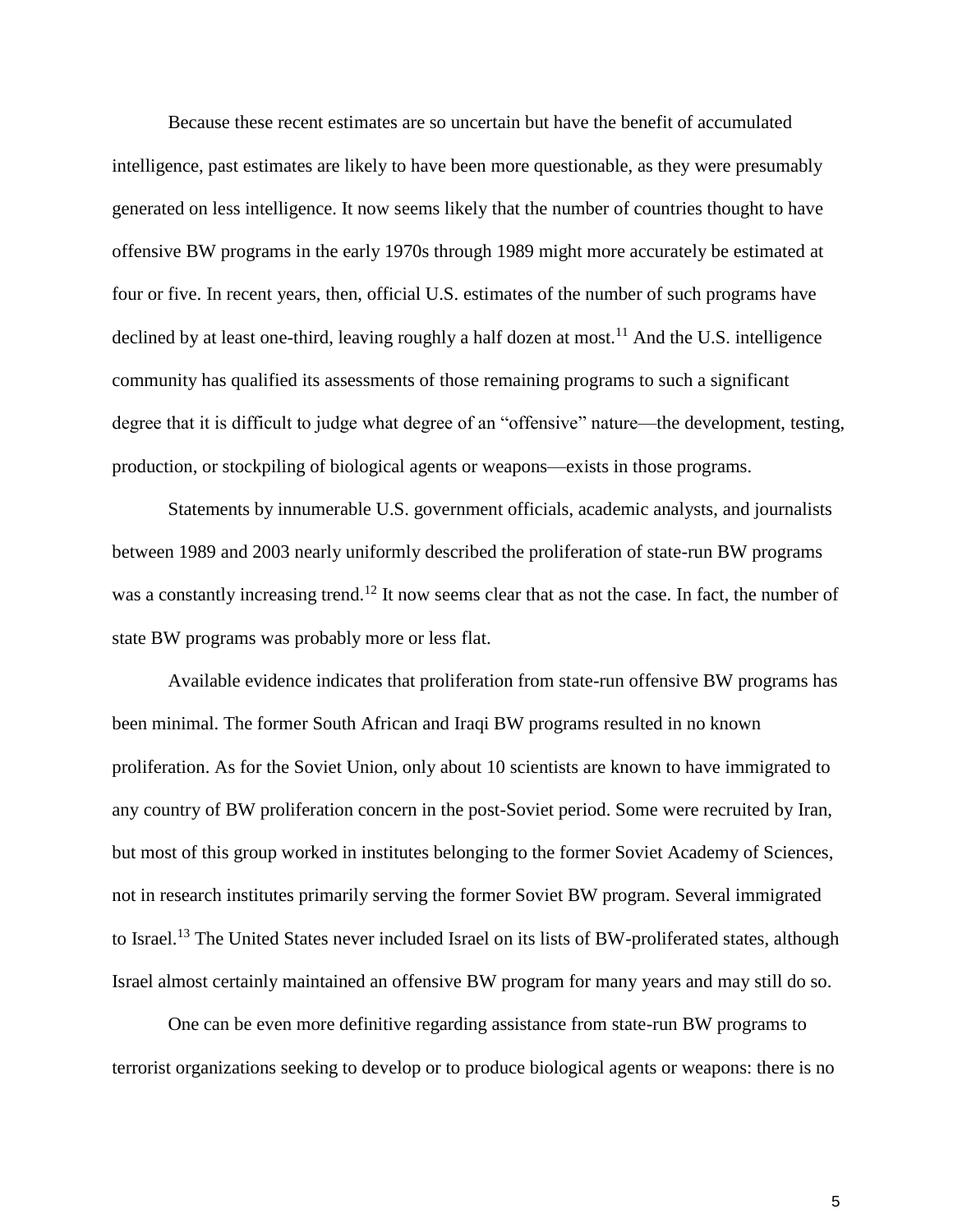evidence whatsoever of any such activity. U.S. intelligence agencies have always considered the likelihood of such assistance to be extremely low, and they expect the same to remain the case in the future. $14$ 

Finally, the history of attempts by nonstate actors to develop or use biological agents has been remarkably limited. The significant episodes are all well known. The first was the use of salmonella, bacteria that cause diarrhea, in 1984 by the Rajneesh cult, in a failed attempt to influence a local election in Oregon. The second was Aum Shinrikyo's 1990–1993 failed effort to obtain and culture strains of *Clostridium botulinum* and *Bacillus anthracis* and disperse the resulting products. The group never succeeded in obtaining a pathogenic strain of either organism. Its culturing and dispersal efforts also came to naught. A third case was al Qaeda's effort in Afghanistan between 1997 and 2001 to obtain a pathogenic culture of *B. anthracis* and to initiate work with the organism. Once again, the effort failed, as the organization was unable to obtain a pathogenic strain of *B. anthracis*. Al Qaeda's work was extremely incompetent. It had barely begun preparations when a joint allied military team raided and occupied its facilities in December 2001.<sup>15</sup> The most recent significant episode took place in the United States in September and October 2001—the so-called Amerithrax incidents.<sup>16</sup> These were the dispersal of a purified, dry-powder preparation of *B. anthracis* sent through the U.S. postal system to multiple addressees, killing five people.

The al Qaeda and the Amerithrax events are the most significant but for opposite reasons. The barely initiated, rudimentary, and failed attempt by al Qaeda is important because of the nature of the group—an international terrorist organization with a wide organizational structure, demonstrated initiative, and a record of successful, albeit conventional, attacks. The Amerithrax attacks are significant because of the nature of the material prepared and the perpetrator; the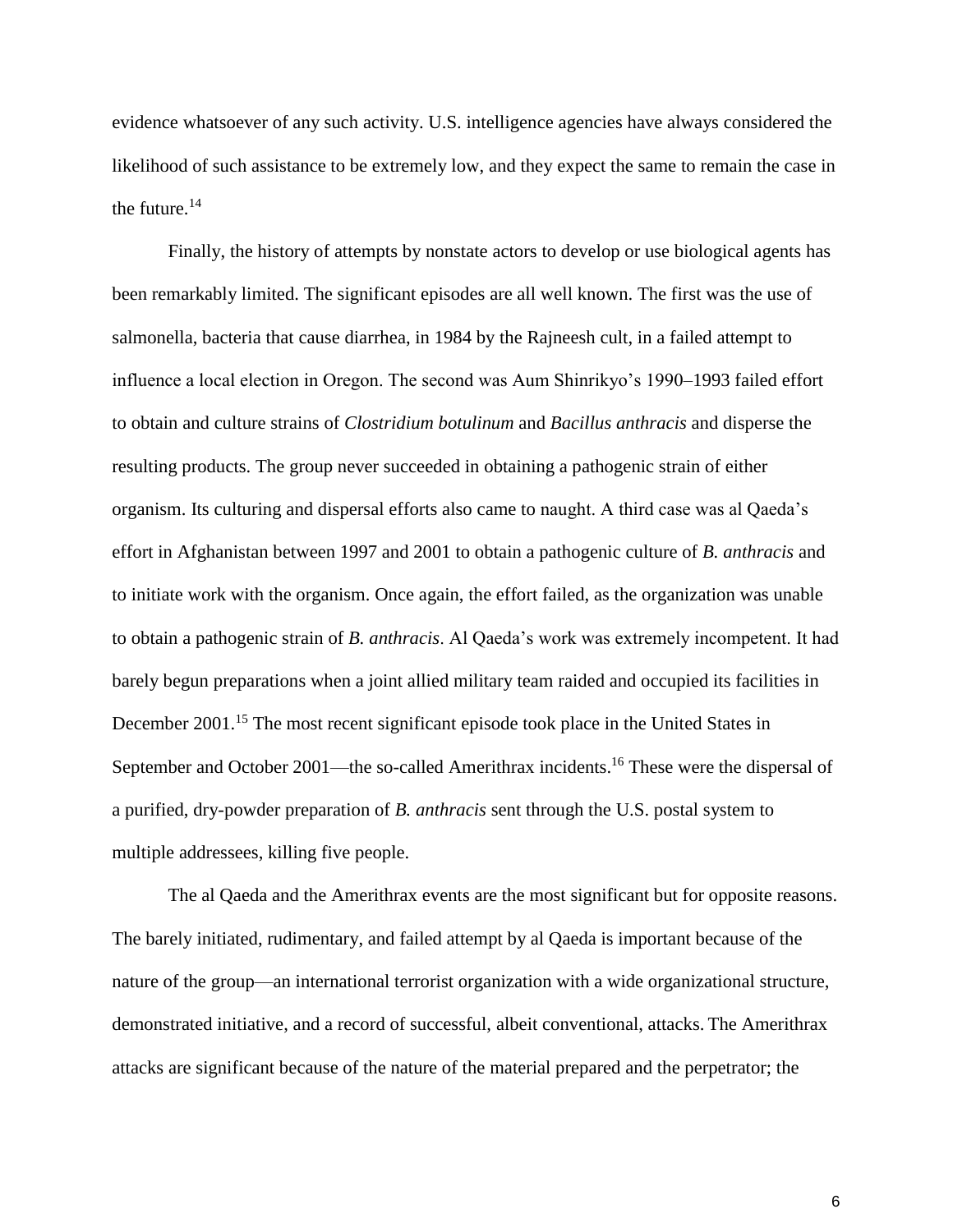mailings demonstrate what a professional is capable of, but identifying the perpetrator was essential to explaining who could make such a product and under what conditions. In other words, identification would provide critical insight into both the likelihood of international terrorist organizations' developing similar capabilities and how quickly such a threat could emerge. Since the interruption of the al Qaeda BW project in December 2001, there are no indications that the group has resumed those efforts. Accounts of al Qaeda offshoot groups in the United Kingdom, France, or Iraq producing ricin, a far simpler task, are all spurious. There have also been no publicly identified indications that any other international terrorist group has initiated the development of BW agents in the intervening years.<sup>17</sup>

Although al Qaeda's efforts to develop a biological weapon failed, the group's efforts were provoked by the severely overheated discussion in the United States about the imminent dangers of bioterrorism. A message from al Qaeda's second-in-command, Ayman al-Zawahri, to his deputy, Muhammad Atef, on April 15, 1999, noted, "We only became aware of them [BWs] when the enemy drew our attention to them by repeatedly expressing concerns that they can be produced simply with easily available materials."<sup>18</sup> In a similar vein, terrorism expert Brian Jenkins of the RAND Corporation has been at pains to point out, "We invented nuclear terror."<sup>19</sup> If in the coming decades we do see a successful attempt by a terrorist organization to use BWs, blame for it can be in large part pinned on the incessant scaremongering about bioterrorism in the United States, which has emphasized and reinforced its desirability to terrorist organizations.

In terms of bioterrorism perpetrated by a terrorist organization, the Amerithrax events are an outlier. They were almost certainly carried out by a U.S. scientist, fully trained, with access to pathogenic strains and optimum working conditions, as discussed later in this chapter. A terrorist

7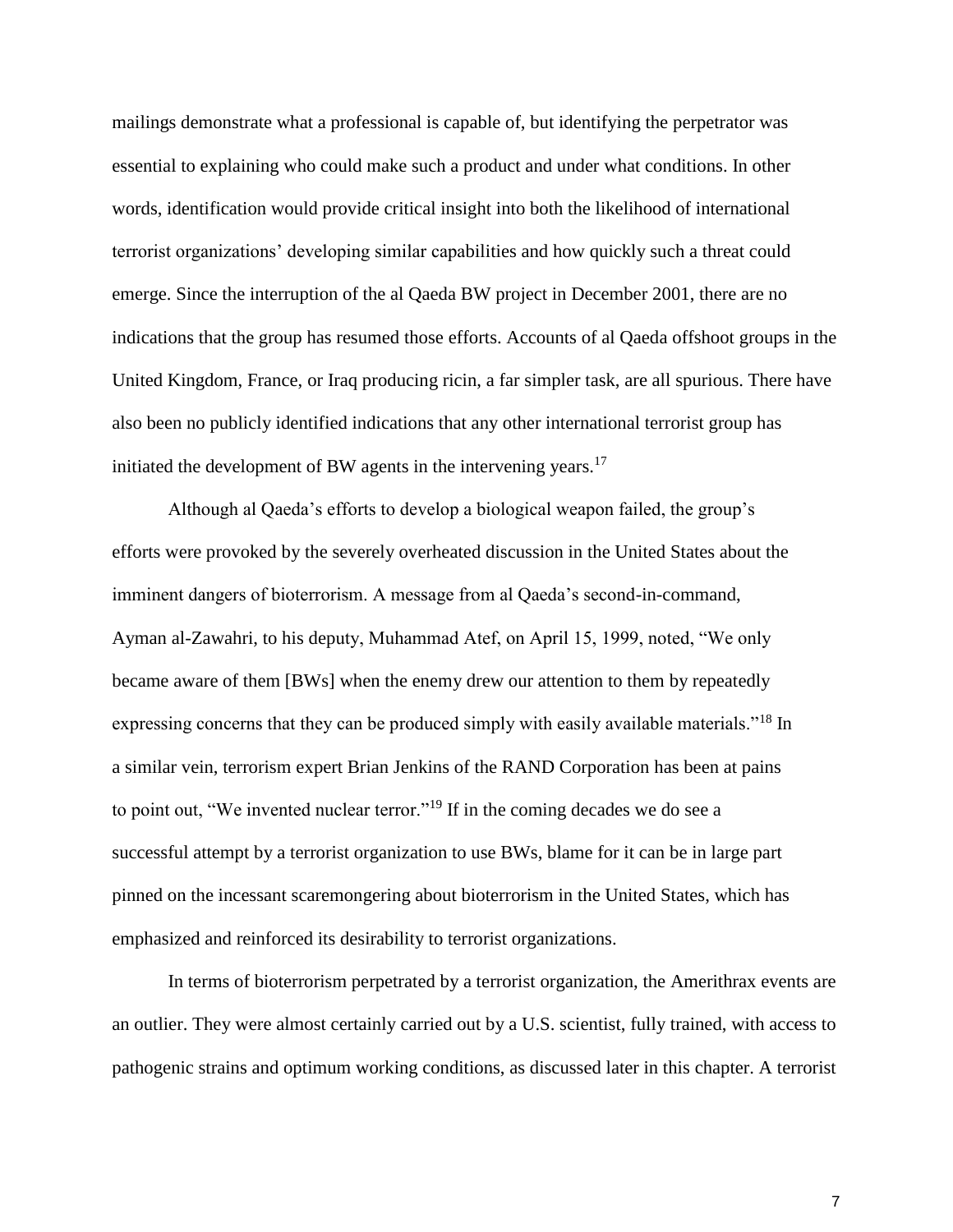group has never carried out a mass-casualty bioterrorist event. Yet thanks to the steady stream of prognostications that essentially explain to terrorists why BWs would be of great utility to them, such an event may well happen. Unfortunately, those interested in keeping the level of government funding for biodefense high will likely continue to make remarks of the same sort.

In the late 1990s and early 2000s, several General Accounting Office reports noted that the government had not performed a comprehensive bioterrorism threat assessment. Even after the initiation of greatly increased biodefense expenditures beginning in fiscal year 2002, such a threat assessment was not performed. Homeland Security Presidential Directive 10 states, "The United States requires a continuous, formal process for conducting routine capabilities assessments to guide prioritization of our on-going investments in biodefense-related research, development, planning, and preparedness."<sup>20</sup> A DHS bioterrorism risk assessment model was used to generate the DHS threat assessment in 2006. A critique of the DHS model written by Alan Pearson, director of the Biological and Chemical Weapons Program at the Center for Arms Control and Non-Proliferation, notes:

The first "Bioterrorism Risk Assessment," prepared by the DHS National Biodefense Analysis and Countermeasures Center (NBACC) using a methodology developed by Battelle Memorial Institute, was completed on January 31, 2006, and a report on the assessment was published on October 1, 2006. The assessment used threat scenarios and consequence modeling to rank 28 biological agents … according to their relative risk. For this purpose, the estimated likelihood of agent use in a range of different scenarios ("the probability that an adversary acquires, produces, and disseminates a biological weapon," based on intelligence community input and the judgment of subject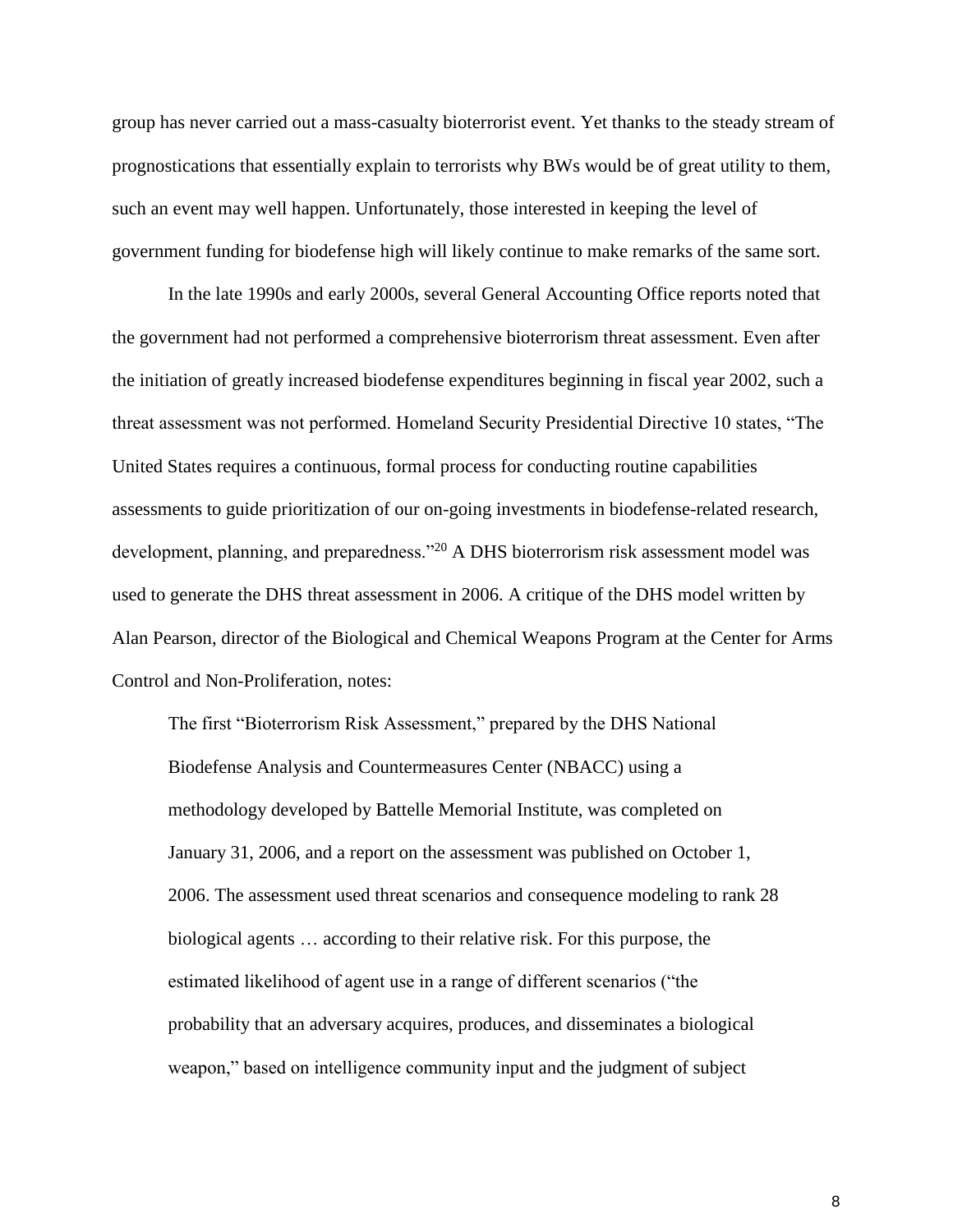matter experts) was multiplied by the projected consequences resulting from each scenario (using data vetted by the Department of Health and Human Services). The risk calculation was weighted towards high-consequence events.<sup>21</sup>

The computer model produced a massive compilation of more than one million different combinations of variables, many of which were run in hundreds of iterations. In September 2008, a review committee established by the U.S. National Academy of Sciences released an extensive critique of the Battelle/DHS assessment model. The NAS review group noted that the DHS model

ranks each pathogen according to its level of risk, based on subjective event probabilities and their consequences. The subjective event probabilities were elicited from dozens of biological weapons experts. $^{22}$ 

The DHS model claimed that frequency of initiation and "estimated likelihood of agent use" were at least in part "based on intelligence community input." However, it seems likely that there was little or no information of that nature available to the intelligence community, particularly if there were very few or no terrorist groups in the field actively operating BW development programs. The "intelligence input" was to include expression of interest, which are commonly jihadist rhetorical exhortations, and these almost never include reference to particular pathogens. The statement that the model depended on "subjective event probabilities … elicited from ... experts" again suggests a lack of actual intelligence concerning all 27 agents.<sup>23</sup> It follows that the model was a theoretical exercise not based on actual intelligence; it is vulnerability assessment, not threat assessment.

Ostensibly to compensate for the lack of verified intelligence input, the NAS committee urged that the model should evaluate the choices of an "intelligent," or "adaptive," adversary.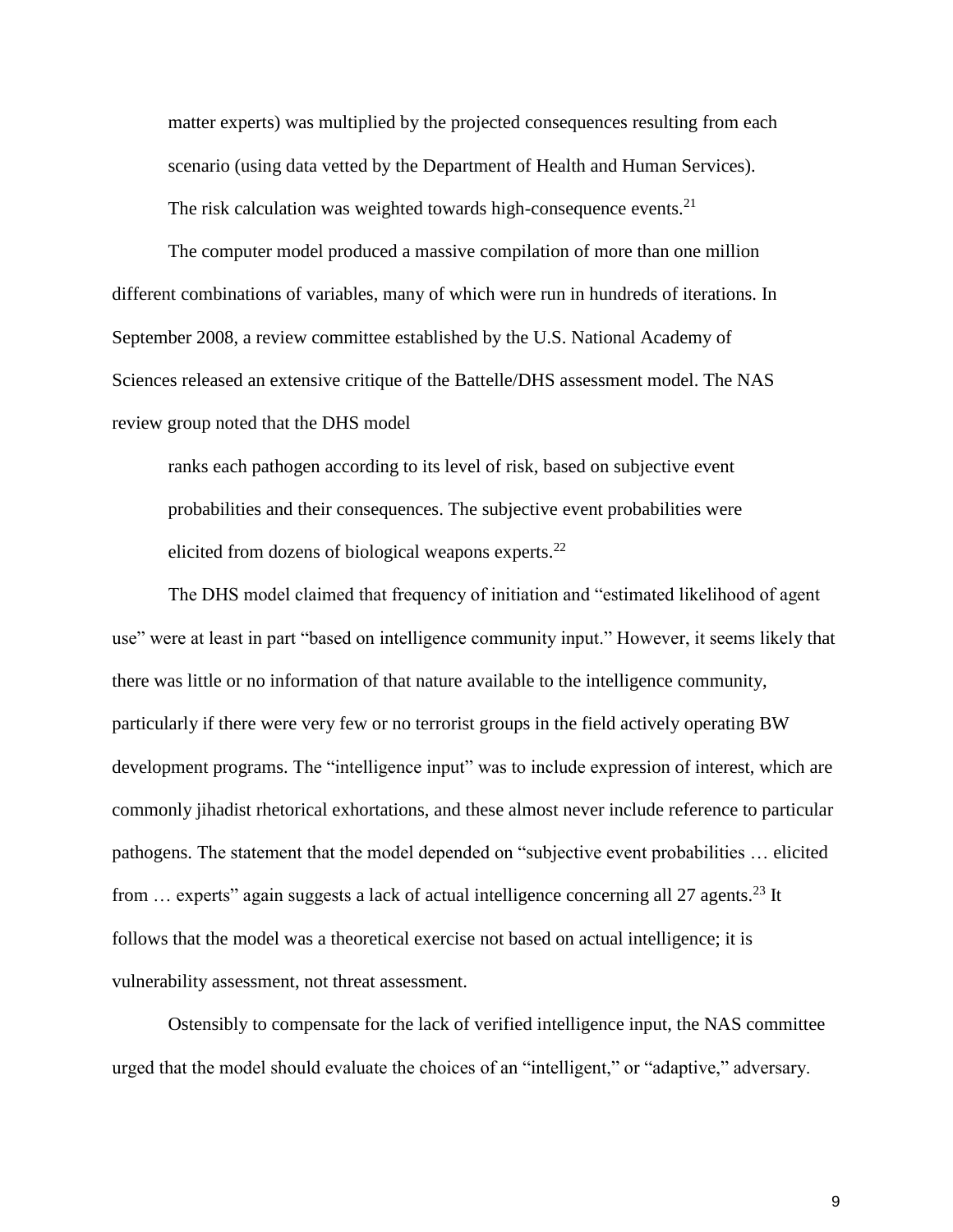This would only further compound the abstract quality of the model. The actual record of known terrorist groups indicates that not one has yet mastered the most elementary aspects of microbiology. (Ricin extraction from crushed seed pulp is a chemical process that requires no culturing of organisms.) To suggest that for purposes of "research, development, planning and preparedness" the U.S. government should now assume an "intelligent" and "adaptive" enemy posits capabilities that no terrorist group currently has or is likely to have for years to come. The "intelligent" and "adaptive" adversary was the perpetrator of the Amerithrax events.

## **<<ahd>> Discourse on Bioterrorism in Washington**

The history of exaggerating the bioterrorist threat is a long one. It began in 1986 with an attack on the validity of the Biological Weapons Convention by Douglas Feith, then an assistant to Richard Perle in President Ronald Reagan's Defense Department and until August 2005 undersecretary of defense for policy. Feith introduced the idea, now widely adopted, that advances in the microbiological sciences and the global diffusion of the relevant technology heighten the threat of BW use. Though molecular genetics and globalization have advanced drastically since 1986, it does not necessarily follow that the BW threat has grown. As noted, the number of states that maintain offensive BW programs has decreased. And despite the global diffusion of knowledge and technology, the incidence of terrorist networks' creating BWs has remained very low over the entire period.

But alarmism continues. In 2005, Tara O'Toole, then chief executive officer and director of the Center for Biosecurity at the University of Pittsburgh Medical Center, said: "This is not science fiction. The age of Bioterror is now."<sup>24</sup> The office of Vice President Cheney was the driving force behind the Bush administration's emphasis on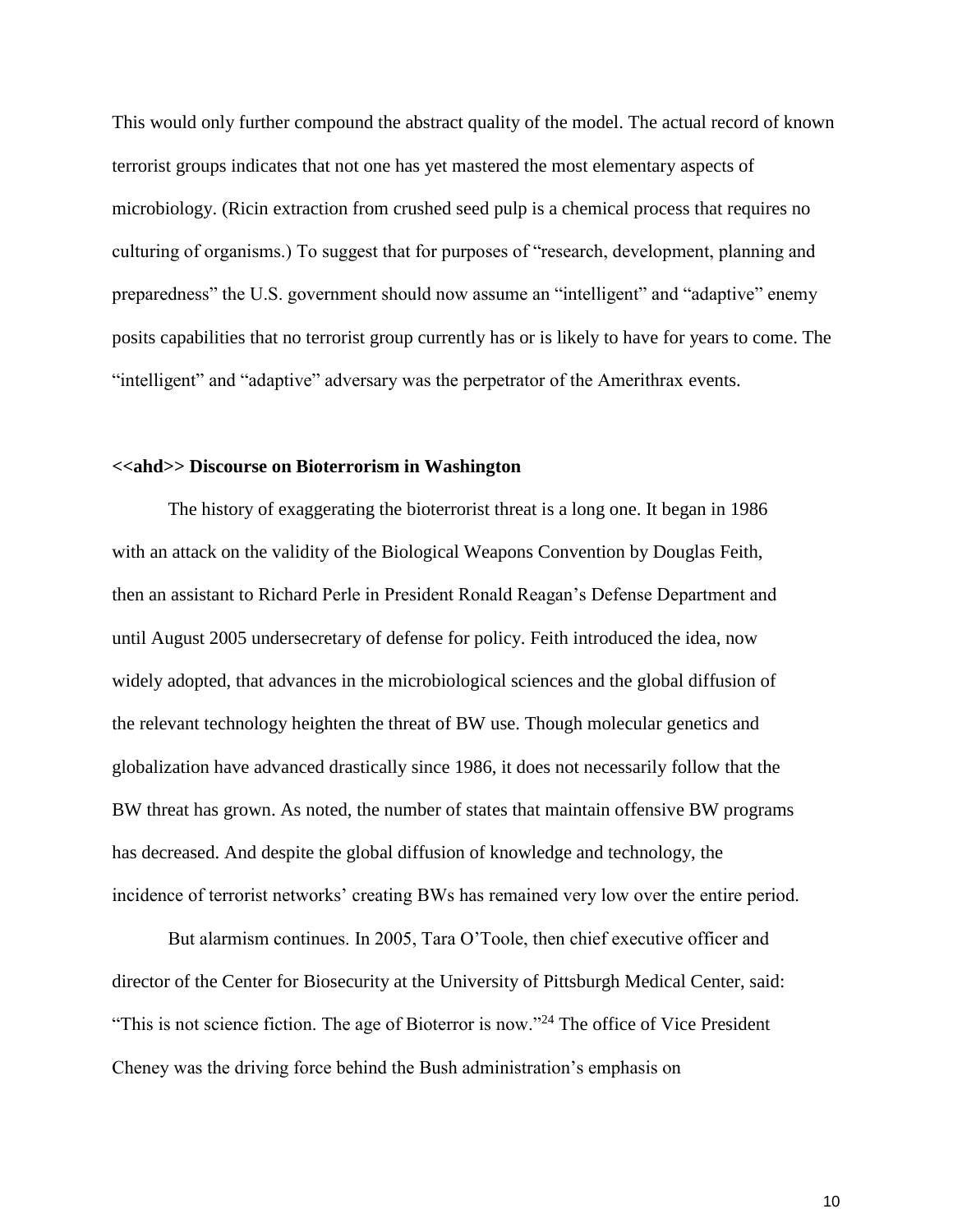bioterrorism.<sup>25</sup> Cheney was influenced by the highly unrealistic "Dark Winter" scenario developed by Dr. O'Toole, which one author has noted was "intended to put a real scare into government policy makers and members of Congress."<sup>26</sup> Cheney was apparently greatly alarmed about the potential use of BWs by terrorists and reportedly believed he might soon become a victim.<sup>27</sup>

Homeland Security Presidential Directive 10, "Biodefense for the 21st Century," states, "Biological weapons in the possession of hostile states or terrorists pose unique and grave threats to the safety and security of the United States and our allies." A recent panel established by the National Academy of Sciences went further: "The threat posed by biological agents employed in a terrorist attack on the United States is arguably the most important homeland security challenge of our era."<sup>28</sup> In 2005, then Senator William Frist (R-TN), who coauthored the legislation that initiated these expenditures, said, "The greatest existential threat we have in the world today is biological . . . an inevitable bio-terror attack [would come] at some time in the next 10 years."<sup>29</sup> In 2008, an academic author based a book on "the realization that no other problem facing humanity is so potentially cataclysmic and has been so inadequately addressed."<sup>30</sup> According to many U.S. political figures and experts, the \$64 billion is therefore money well spent fighting a dangerous threat.

For two decades, we have been told that bioterrorism would be perpetrated by terrorist groups with an international presence and international political objectives. As noted, however, these groups have little or no scientific competence, little or no knowledge of microbiology, and no known access to pathogen strains or laboratory facilities. The most recent U.S. National Intelligence Council terrorist assessment makes no reference to any such capabilities.<sup>31</sup> The report of the Commission on the Prevention of Weapons of Mass Destruction Proliferation and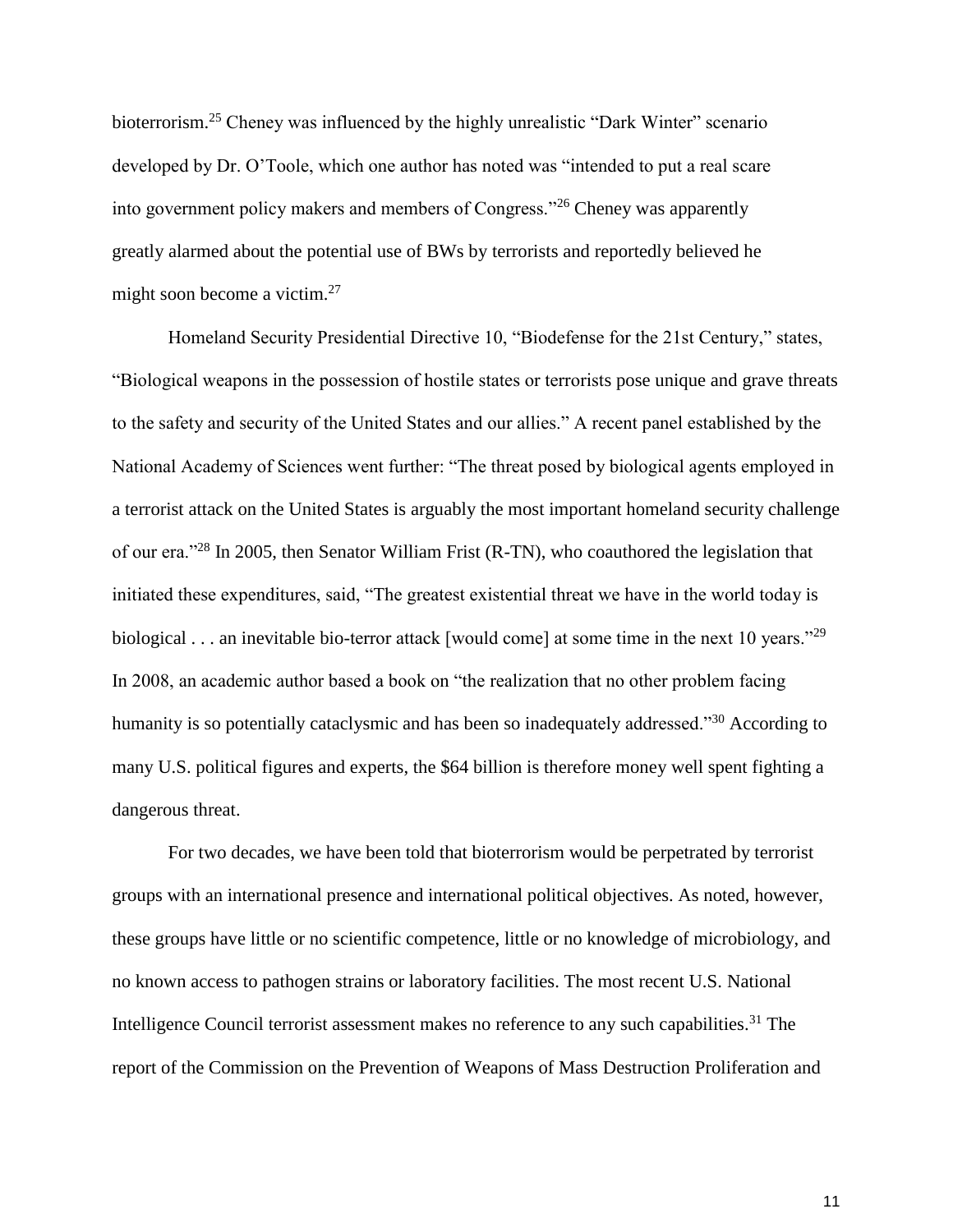Terrorism, released in December 2008, stated, "We accept the validity of intelligence estimates about the current rudimentary nature of terrorist capabilities in the area of biological weapons."<sup>32</sup>

Nevertheless, during congressional testimony in July 2008, Jeffrey Runge, an assistant secretary of the Department of Homeland Security, claimed: "The risk of a large-scale biological attack on the nation is significant. We know that our terrorist enemies have sought to use biological agents as instruments of warfare, and we believe that capability is within their reach."<sup>33</sup> Runge said that what keeps him up at night "is a possibility of a large-scale biological attack on our homeland" and that he would describe "the current biological threat environment as illustrated by the effect a biological attack might have in a city like Providence," Rhode Island. But such a scenario of BW use created by modelers does not at all represent "the current biological threat environment." It is instead a classic vulnerability assessment, without any reference to a specific validated threat. Even with a validated threat, one cannot know in advance what the outcome of any particular attempted attack would be. This fact is illustrated by two prominent events: the use of the chemical agent sarin by the Japanese cult Aum Shinrikyo in Tokyo in 1995 and the anthrax dispersion in the United States in 2001. These attacks (for different reasons) resulted in only a small fraction of the casualties that might have occurred.

Joint testimony by a triumvirate of Runge's DHS colleagues echoed the idea that a serious BW threat to the United States exists:

The Nation continues to face the risk of a major biological event that could cause catastrophic loss of human life, severe economic damages and significant harm to our Nation's critical infrastructures and key resources.… The threat of bioterrorism has not subsided, and the impact of a large-scale bioterrorism event, such as the widespread dissemination of an aerosolized form of anthrax or other

12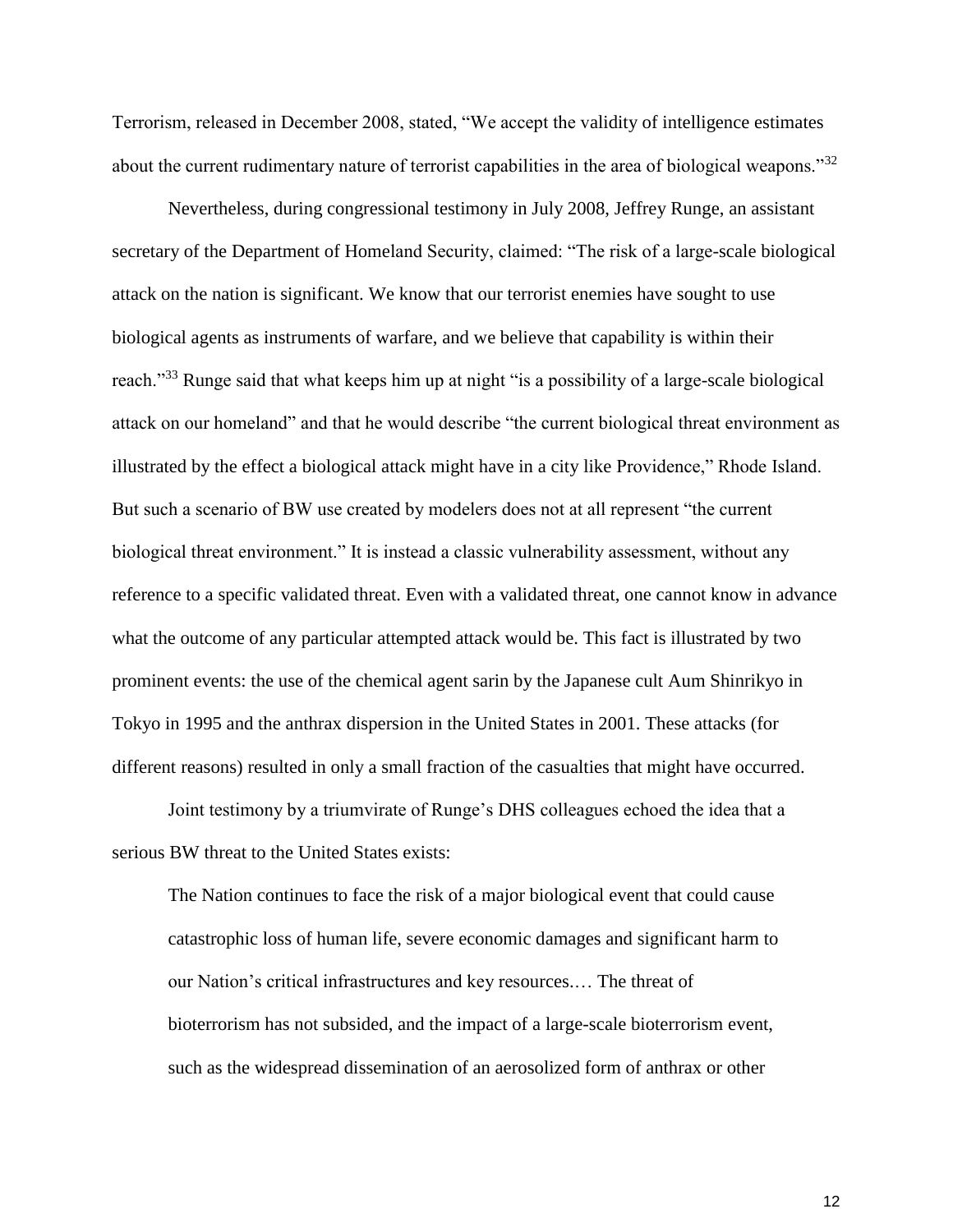deadly biological pathogen, would have a serious effect on the health and security of the Nation.<sup>34</sup>

These lines, intermingled with some others containing a fair amount of distorted and misleading information regarding the simplicity of preparation and even weaponization of pathogens, are typical. Pages could be filled with examples of ignorance or disinformation on the subject. Numerous authors beat a tocsin of the bioterrorist threat, though not the U.S. intelligence community as indicated in testimony in 2006 and 2009 in addition to the WMD Commission quote noted earlier.

Other examples of the general tenor include reports and special commissions emphasizing the supposed threat of bioterrorism that were released during the fall of 2008. In September 2008, the congressionally mandated Commission on the Prevention of Weapons of Mass Destruction Proliferation and Terrorism previewed its report that was designed to "deepen both our assessment of the threat today and what we can do about it."<sup>35</sup> The commission's cochair, former senator Robert Graham (D-FL), stated, "My own assessment at this point is the more likely form of attack is going to be in a biological weapon.<sup>36</sup>

In contrast to this alarmist attitude, a proposed presidential platform statement submitted in August 2008 by the Federation of American Societies for Experimental Biology, an organization composed of 21 biomedical research societies and the largest life sciences group in the United States, did not refer to "bioterrorism" at all.<sup>37</sup>

That same month, the Federal Bureau of Investigation announced that Bruce E. Ivins, a staff scientist at the U.S. Army Medical Research Institute for Infectious Diseases, was responsible for the 2001 anthrax attacks. Ivins had worked at USAMRIID for 27 years, including 20 years of work with anthrax. This disclosure that a longtime insider, not a nonstate terrorist

13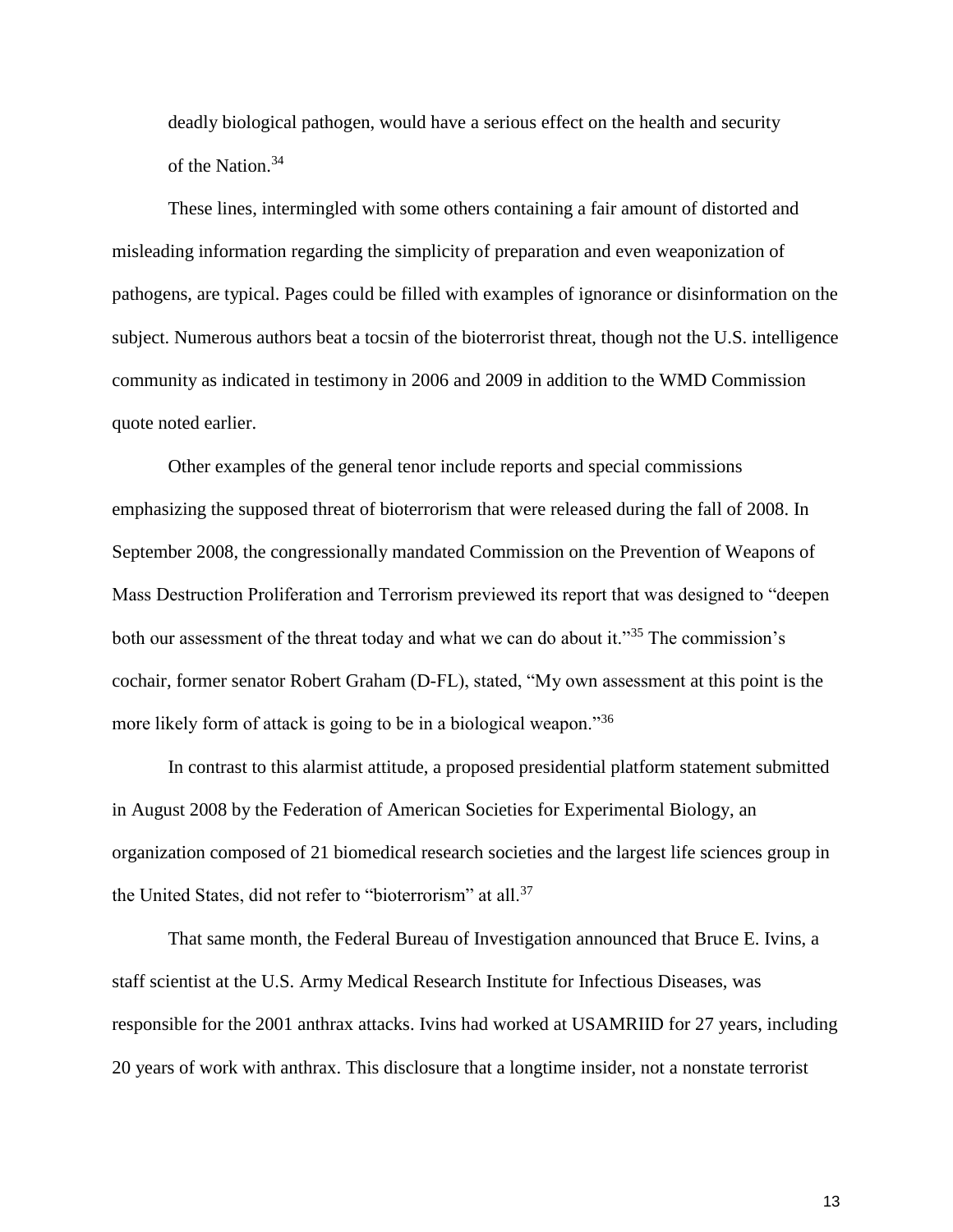group, was responsible for a deadly BW attack on U.S. soil changed the entire construct of where the primary risks of bioterrorism lay and of what degree of competence a serious perpetrator would have. In 2002, Steven Block of Stanford University commented:

The fundamental question here is are we victims of our own anthrax, or our own expertise, or is this a further fallout from Al Qaeda? It's a critical question. This is the first biological warfare of the 21st century, and our proper response to it morally, politically and in every other way—depends on our understanding which it is.  $38$ 

Dr. O'Toole, however, had quickly been convinced on the most tenuous of suppositions that the anthrax attacks had been carried out by al Qaeda. She prepared a memorandum making that argument, which was sent to the FBI and to CIA Director George Tenet and was "circulated among top government officials."<sup>39</sup>

In October 2009, the blue-ribbon Graham-Talent Commission produced a "Progress Report," a clear effort to further boost government spending. The report's Executive Summary stated:

In recent years, the United States has received strategic warnings of biological weapons use from dozens of government reports and expert panels. The consequences of ignoring these warnings could be dire. For example, one recent study from the intelligence community projected that a one- to two-kilogram release of anthrax spores from a crop duster plane could kill more Americans than died in World War II.<sup>40</sup>

As already noted, the "strategic warnings" are the highly exaggerated generic claims. As for the scenario suggested, no matter who conceived it, the outcome claimed is inconceivable.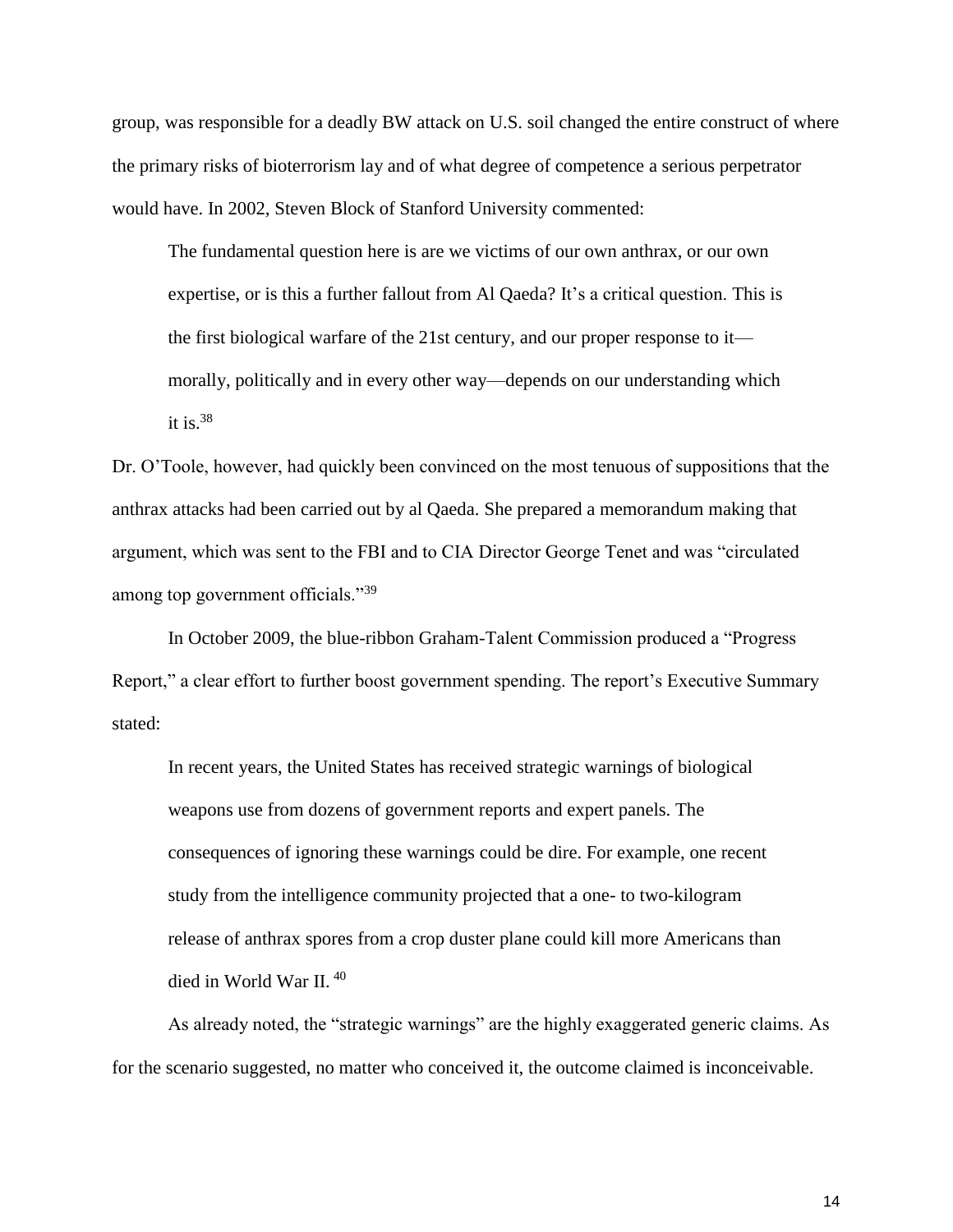Over 450,000 Americans died in World War II. Modeling scenarios depends on a wide variety of variables: strain selection, culturing and growth conditions, harvesting and preservation, and another set of environmental variables on release. Mortality might vary from zero to some calculated number. One to two kilograms (2.2 to 4.4 pounds) of anthrax spores would more likely produce mortality in the hundreds in an open-air release, not over 450,000.<sup>41</sup> Moreover, no known terrorist group has the ability to produce a dry-powder preparation of anthrax, making the entire scenario implausible.

In a recent book written by former national security advisers Brent Scowcroft and Zbigniew Brzezinski, Scowcroft refers to the propagation of an "environment of fear" in the United States, which Brzezinski adds has made us "more susceptible to demagogy" that "distorts your sense of reality" and "channels your resources into areas which perhaps are not of first importance." Brzezinski continues:

We have succumbed to a fearful paranoia that the outside world is conspiring through its massive terrorist forces to destroy us. Is that a real picture of the world, or is it a classic paranoia that's become rampant and has been officially abetted? If I fault our high officials for anything, it is for the deliberate propagation of fear. $42$ 

Warnings regarding the bioterrorist threat are one of the major components in producing that "environment of fear." A few very determined and very vocal nongovernment purveyors of the bioterrorism threat, backed by one or two private foundations, have significantly contributed to producing that atmosphere. The Sloan Foundation funded at least 14 conferences in the United States and overseas, 4 of which were held by Interpol and 3 by the Department of Homeland Security.<sup>43</sup> Building on the fear emerging from the  $9/11$  and the Amerithrax attacks, this

15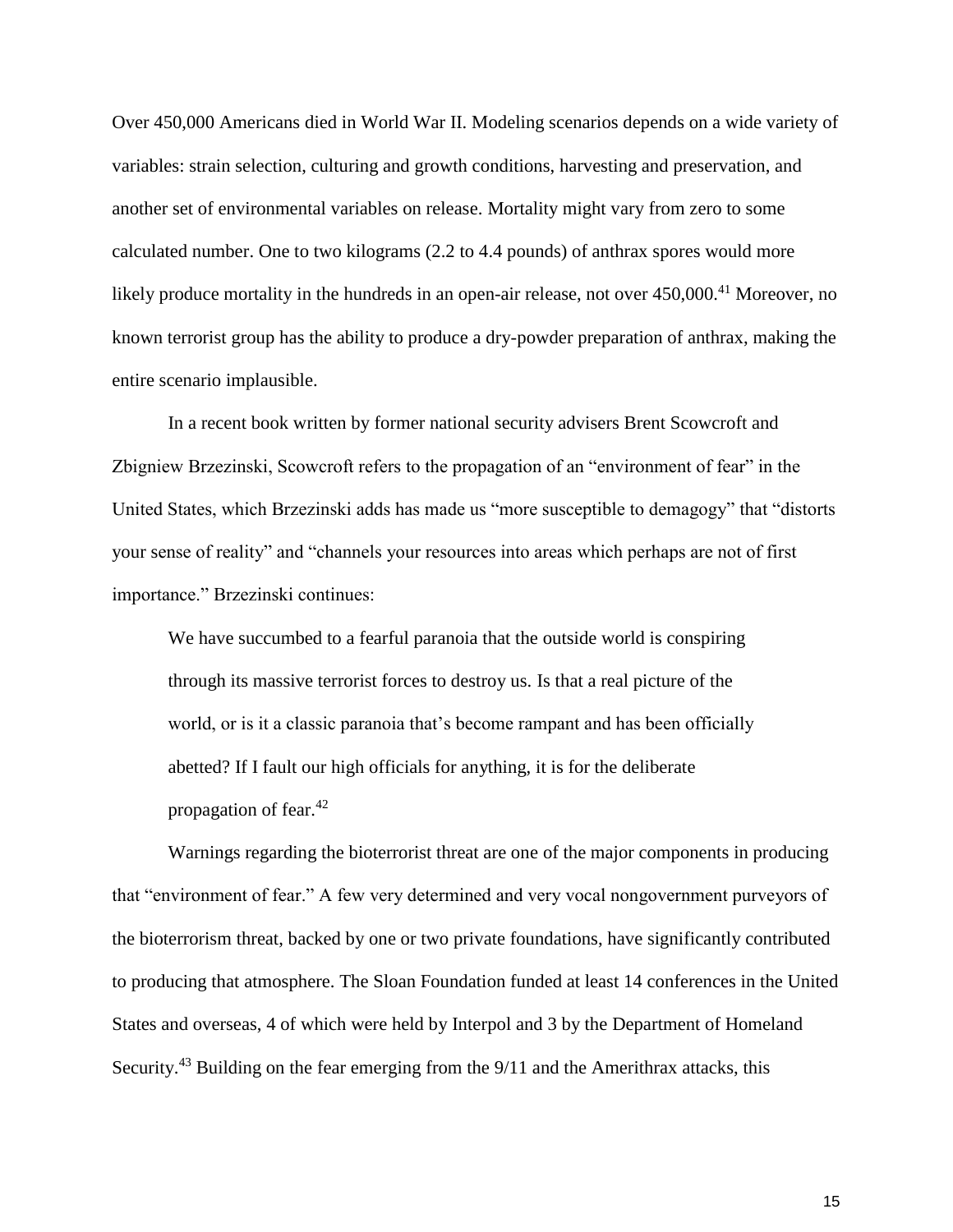movement helped generate the \$64 billion to date in federal expenditure, a large federal bureaucracy, strong congressional advocates, multiple research institutes and journals, and a thriving contractor industry—the same "stakeholders" who now call for the continuation of efforts to fight and prevent bioterrorism.

Bruce Hoffman, a terrorism expert, explained the situation after 2001 in a scathing comment:

[Bioterrorism] was where the funding was, and people were sticking their hands in the pot. It was the sexiest of all the terrorism threats and it was becoming a cash cow. So the threat of bioterrorism became a kind of self-fulfilling prophecy. It was archetypical Washington politics in the sense that you generate an issue and it takes on a life of its own.<sup>44</sup>

This depiction is valid. What is needed, however, is more substantive detail regarding "the politics of bioterrorism," for example, the instrumental role of Vice President Dick Cheney noted earlier.

In October 2008, David Koplow, professor of law at Georgetown University Law Center and a former deputy legal counsel in the Department of Defense, wrote:

Bioterrorism is a serious, important danger, one that deserves serious, focused attention. But empowering a bioterrorism-industrial complex, and fostering a needless climate of fear, paranoia, and helplessness cannot lead to fashioning reliable, long-term solutions. Rational policy requires a genuine, level-headed risk assessment, and a sustained, balanced approach, not a knee-jerk public relations drama.<sup>45</sup>

### **<<ahd>> Reduction of U.S. Security by Increasing BW Proliferation Potential**

16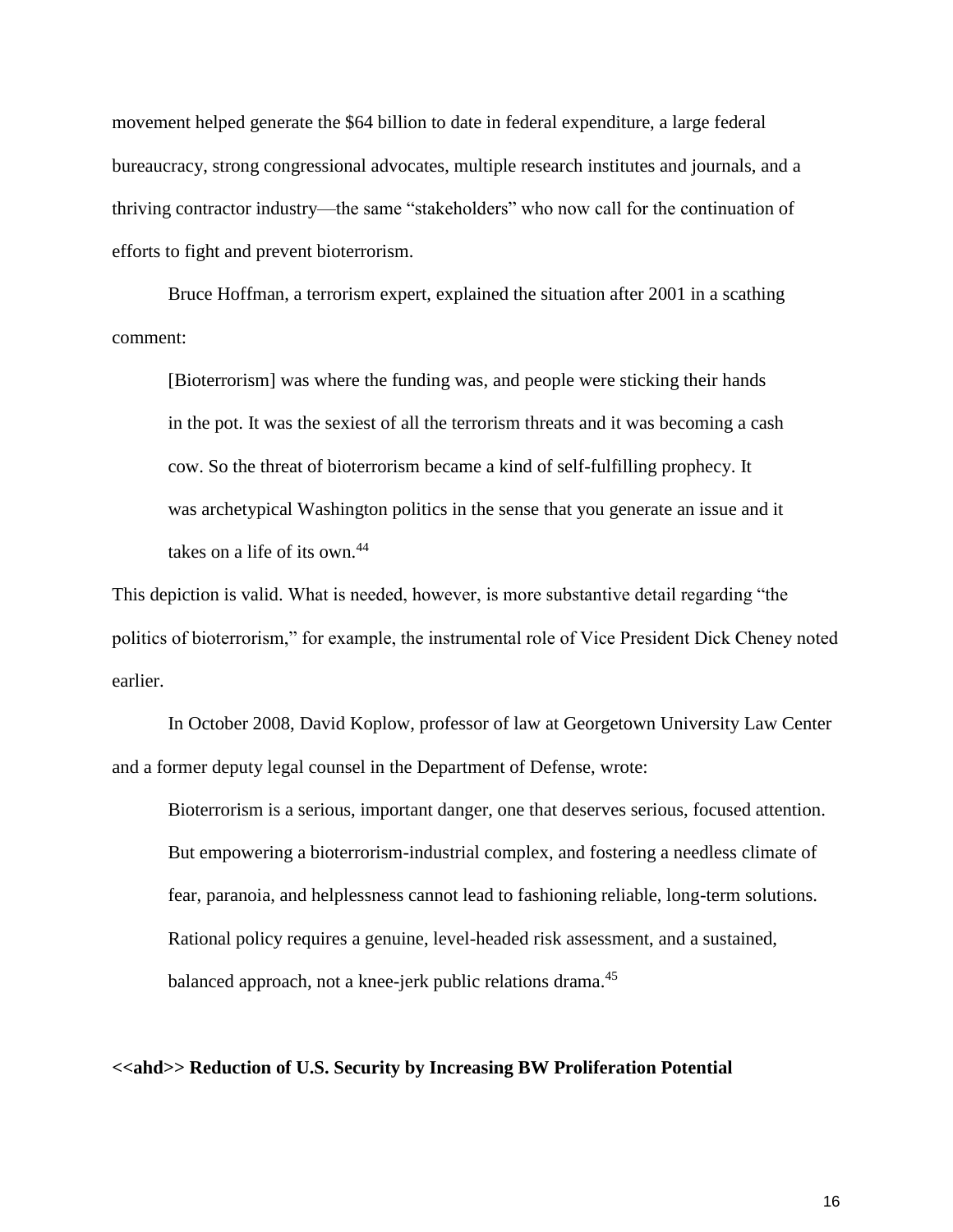The hyping of the bioterrorism threat has been accompanied by various policies that actually heighten the odds that the United States will experience another biological weapons attack. Ironically, most of these policies are part of U.S. biodefense efforts. The subject will be dealt with only cursorily here. It can be seen as a composite of several elements, some of which are extensively described in other publications and others of which are touched on in other sections of this chapter. Seven examples are provided here.

As indicated earlier, the role of exaggerated threat pronouncements can *stimulate* interest in BWs among nonstate actors. If for 10 to 15 years terrorist groups are told that a biological weapon is fantastically powerful, easy to acquire and produce, and will kill millions of people, they are going to become curious about it, even if they are ignorant about microbiology. And once it has been trumpeted worldwide for years, the false message is difficult to withdraw.

Disinformation and misinformation about the biological weapons threat encourage disastrous and costly policy decisions.<sup>46</sup> The leading example, of course, is the spurious "determination" that Iraq had produced mobile vehicles to make BW agents. This charge, presented to the entire world, was used as one of the major public justifications by the Bush administration for invading Iraq in 2003.<sup>47</sup> The concocted "Dark Winter" scenario did much to influence Vice President Cheney and the subsequent drive by the Bush administration for a national smallpox vaccination program.<sup>48</sup>

Another problem is the way government officials communicate about the aftermath of a BW attack or any attack. If officials constantly tell the public that the greatest damage following the use of a BW agent will be *panic* (contradicting to a large degree the claim of mass-casualty effects), there *will* be panic if and when such an event occurs. This message too is difficult to withdraw after officials and experts have mistakenly propagated it for decades. If instead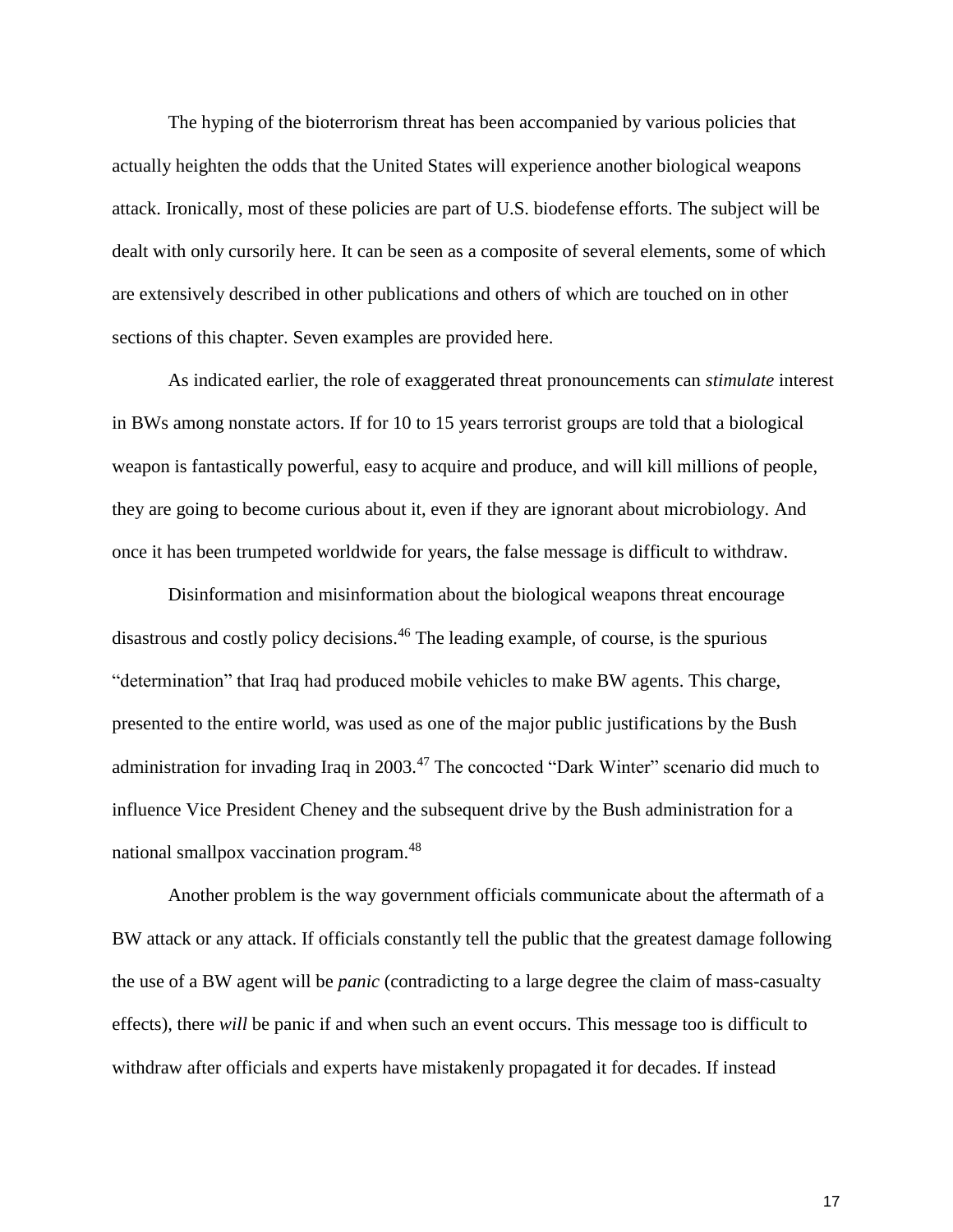officials drop inflated predictions and the public is told that the government is doing the best it can to prepare protections and defenses, that the nation will survive and recover, and that there is *no* need for panic, panic can be avoided. That is the lesson from every civil defense experience worldwide to date, in wartime and in peacetime.

The massive increase in the number of scientists and laboratories working with select agents—those pathogens of interest to biodefense programs—heightens the risk of a deadly accident. Before 2001, there were perhaps several hundred scientists working on what are now select agents, in approximately several dozen laboratories at most. As of August 2008, there were 399 institutions and 14,797 scientists authorized to work with select agents.<sup>49</sup> As of October 2007, there were no fewer than 4,000–5,000 BSL-3 level laboratories in the United States, of which 1,356 were authorized to work with select agents.<sup>50</sup> As is universally the case for both infrastructure and humans, accidents occur more or less in direct proportion to the number of individuals involved and the number of transactions or events that take place. The more dangerous laboratories there are, the greater will be the incidence of accidents. Together with the release of a Government Accountability Office report in September 2009, a GAO official testified to Congress that the "increase in the number of researchers working with hazardous pathogens would 'inevitably' lead to an amplified risk of bioterrorist attack perpetrated by a scientist working at a biocontainment facility."<sup>51</sup>

The dramatic increase in the size and the nature of biodefense experimentation will likely stimulate biodefense programs in other states That increase elsewhere is already manifest. In 1993, there were reportedly 13 national biodefense programs. In 2007, that number had doubled, to 25 national programs.<sup>52</sup> There is no way to predict how these programs will develop in the coming decades.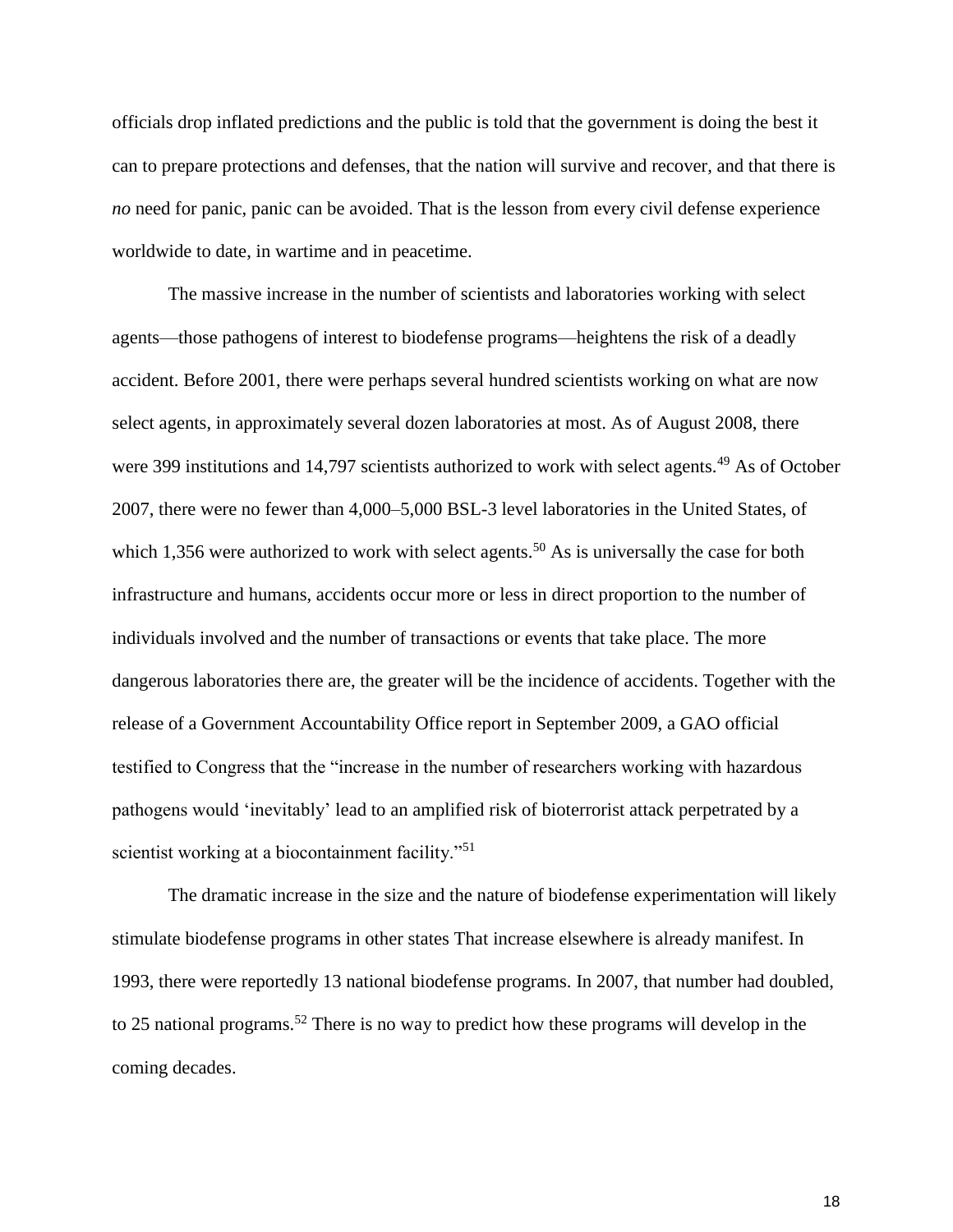The publication of biodefense-related research may prove useful to those developing bioweapons. To see what information might be used for "biological weapons development utility," presumably by unauthorized entities, the Department of Defense commissioned a study in 2003 to investigate journals such as *Scientific American*, *Science*, and *Molecular Microbiology*. <sup>53</sup> Five years later, a team from the Centers for Disease Control and the U.S. Army's Dugway Proving Ground published a peer-reviewed paper describing the methodology for production and aerosol dispersion of weaponized, dry-powder *B. anthracis*. <sup>54</sup> This information was almost certainly not previously publicly available, and its publication makes a mockery of the oft-repeated claim that "recipes" for BWs are readily available on jihadi websites, where the information is practically useless. More importantly, the research and publication also violate the spirit and possibly the words of Article I of the Biological Weapons Convention. Had such a document been unearthed in Iraq before 2002, it probably would have been considered proof of an offensive Iraqi BW program.

Another danger is the export of "dual-purpose" equipment used in the production of biological agents. Between 1999 and 2003, the U.S. Department of Defense was responsible for the massive export to purchasers in Gulf States of such equipment.<sup>55</sup> It is extremely likely that the great majority of this equipment was resold to Iran at the same time that the U.S. government was for years attempting to curtail shipments of such equipment to Iran. **<<Typesetter: please add "Figure 6.1." before figure title and remove title from inside box; in footnote, please unbold and italicize "only">>**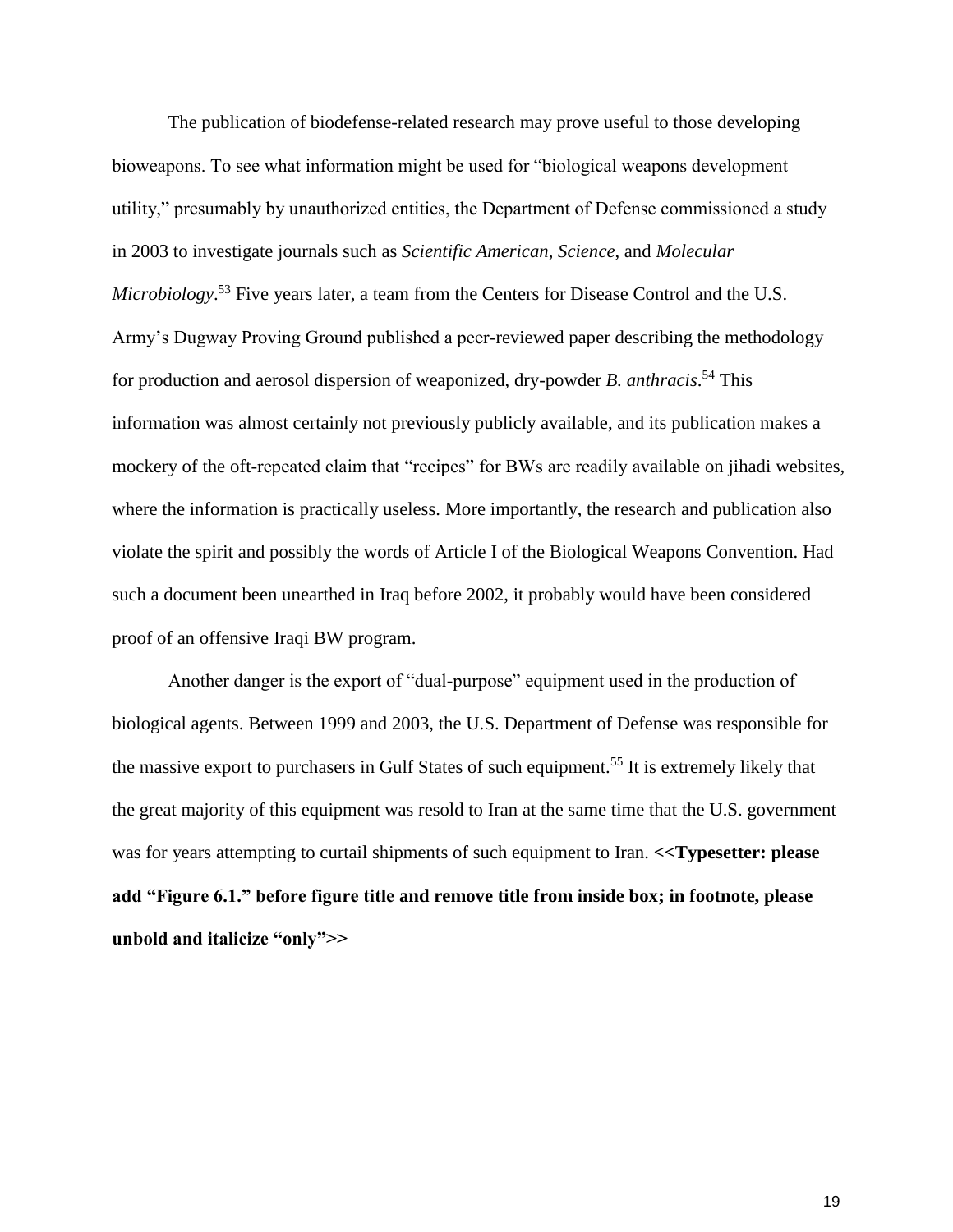

#### **<<ahd>> Diversion of Resources from Other U.S. Public Health Needs**

A faulty threat assessment will lead to faulty national priorities and misallocated resources by successive administrations and Congress. If avoiding deaths in the order of medical magnitude were the criterion used to guide the national allocation of resources, they would go overwhelmingly toward fighting

\* Terrorism refers **only** to bioterrorism.

smoking, obesity, antibiotic-resistant infections, and the other leading sources of mortality enumerated in the opening paragraph of this chapter rather than toward preparing to counter the "select agents" of interest to biodefense.<sup>56</sup>

Even as the United States appropriated since 2001 \$64 billion to defend against select agents, U.S. life expectancy stood at 42nd in the world, and child mortality ranked 29th—despite the fact that the United States spends more on health care per person than any other country.<sup>57</sup>

However, if we look at the Centers for Disease Control's budget over the past eight years, we see something strikingly different: essentially flat funding for chronic disease and a large increase in spending on select agents and bioterrorism (see Figure  $6.1$ ).<sup>58</sup> Certainly, an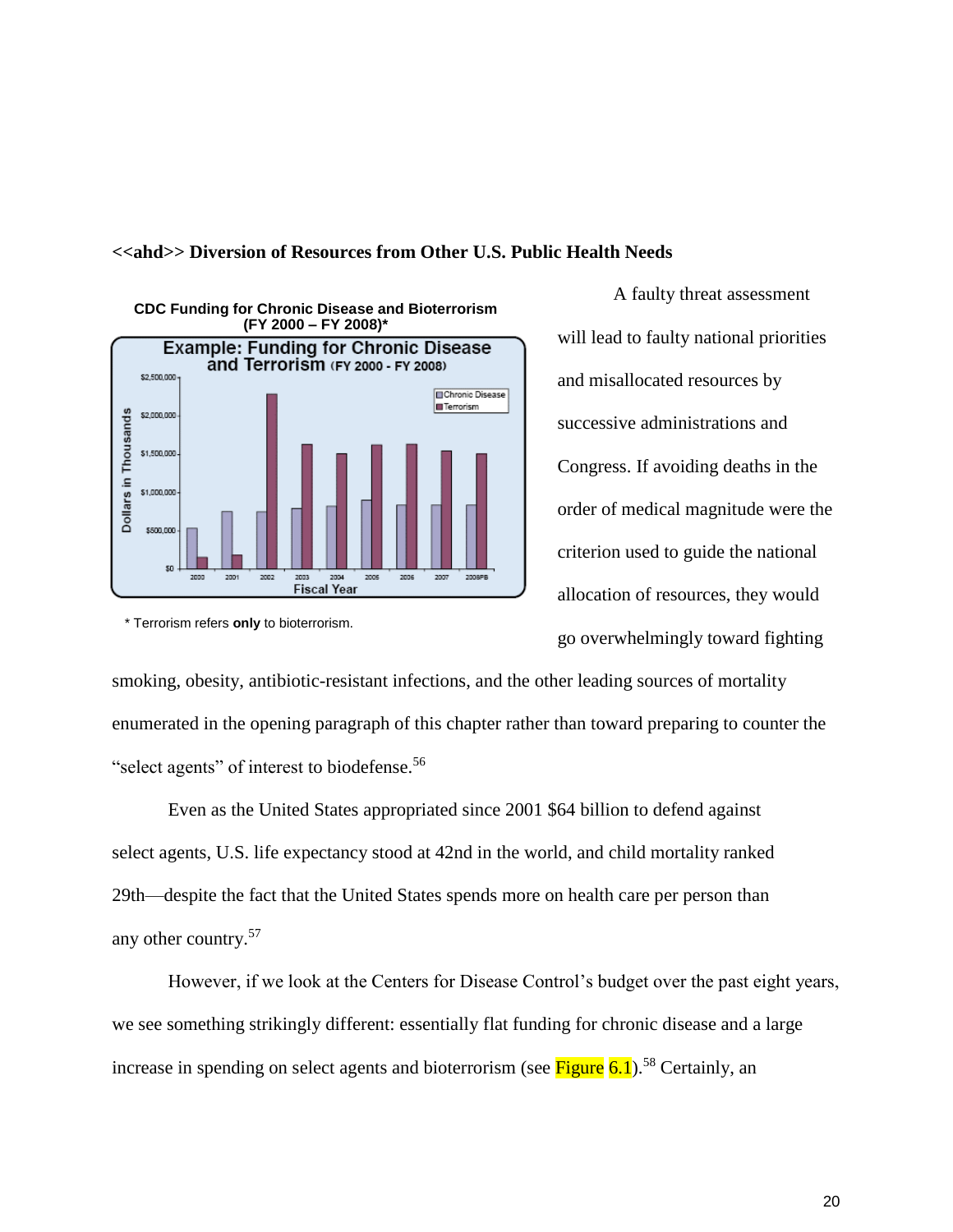expenditure of \$57 billion has served to increase U.S. preparedness against the use of biological agents, but a very large portion of that sum does not serve dual-purpose utilities, that is, benefiting general U.S. public health needs as well.<sup>59</sup> The distribution of grants from the National Institute of Allergy and Infectious Diseases follows a similar pattern. Far more grants went to research on *B. anthracis* than to research dealing with organisms that kill thousands of people annually.<sup>60</sup> In addition, the National Institutes of Health has on average distributed only around \$220 million per year since FY07 for research on antibiotic resistance, with a substantial portion of that going to antibiotic resistance in select agents, and therefore oriented primarily toward biodefense rather than general public health.<sup>61</sup>

### **<<ahd>>Misdirection of Public Health Efforts in Low-Income Countries**

The problem of misdirecting public health efforts in low-income countries, which is clearly akin to the diversion of public health resources in the United States, is a recent one. It is the consequence of proselytizing efforts by U.S. officials and private analysts active in propagating the conception of a bioterrorism threat. Early in the post-2001 U.S. biodefense buildup, U.S. government representatives tried to convince their European counterparts, particularly in member states of the North Atlantic Treaty Organization, to follow suit. The government officials in those countries who composed the audience for the U.S. urgings most often did not share the alarmed U.S. view of the imminence of a bioterrorist attack. The same held for the scientific cohort in those countries. Nevertheless, with time, U.S. efforts have had some success.

In addition, a series of international conferences sponsored by Interpol and funded by the Sloan Foundation in different geographic regions sought to convince law enforcement agencies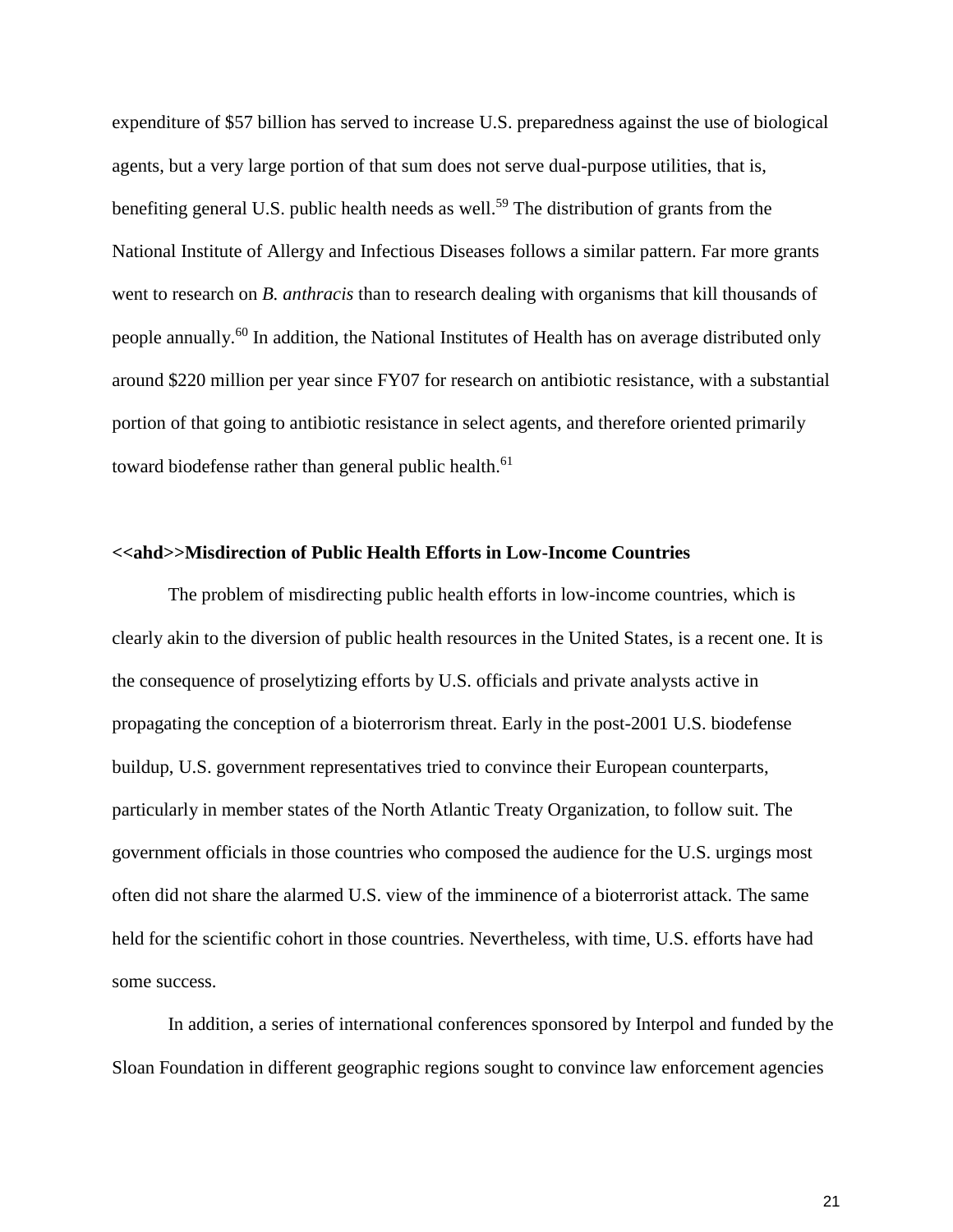that they should turn increased attention and resources toward measures and programs related to bioterrorism. That was followed by a conference for senior-level public health authorities in African countries also funded by the Sloan Foundation. The conference urged the relevant officials in those countries to provide more resources and consideration to issues that relate to bioterrorism, in fact, to make the subject one of their primary concerns.<sup>62</sup> Of greater importance was a March 2009 report produced by the U.S. National Academy of Sciences, which again urged public health officials in these countries to take up the problem of bioterrorism.<sup>63</sup> Experts from the U.S. Centers for Disease Control testifying to the NAS study group offered the following recommendations:

- Ensure the program is consistent with local priorities.
- Avoid taking personnel from other important local programs.
- Ensure local buy-in of activity.
- Ensure program compatibility and integration with existing local activities, structures, methods and equipment.<sup>64</sup>

Though the NAS report ultimately repeated the last admonition, it would be impossible to induce the recommendations basic to the report without subverting public health programs in the selected developing nations based on their own needs, that is, the pattern of disease incidence in those countries that causes major mortality.

Nearly all these countries have drastically underfunded their public health sectors and have been faced with enormous disease burdens for decades. The number of trained public health professionals in these countries is always a small fraction of those needed to deal with existing public health problems, which in many of these countries, due to HIV infection, is nothing short of catastrophic. As a single example, at a minimum, between 700,000 and 2.7 million people die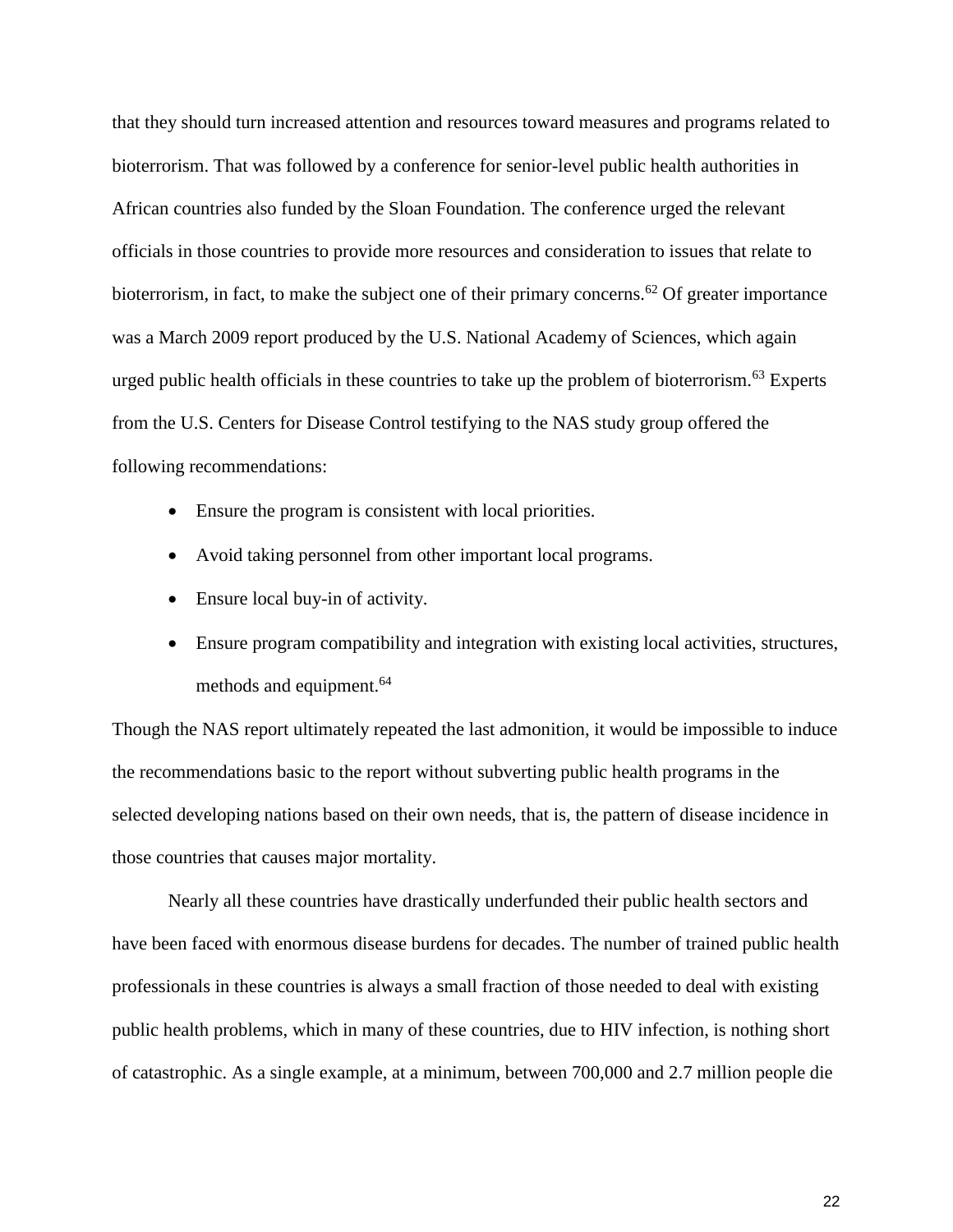yearly of malaria. Over 75 percent of them are African children.<sup>65</sup>

Global priorities are clear. Global mortalities per year are poverty, 7.3 million; HIV/tuberculosis/malaria, 6 million; diarrheal disease, 3.5 million; smoking, 5 million; measles, 0.5–1 million; warfare, 1 million: a total of approximately 24 million people, year in-year out.<sup>66</sup> Bioterrorism mortality is zero. A World Health Organization report noted, "Disproportionate investment in a limited number of disease programmes considered as global priorities in countries that are dependent on external support has diverted the limited energies of ministries of health away from their primary role."<sup>67</sup> Attempting to convince ministries of health in African countries to make bioterrorism a primary concern can only divert them further from their primary role.<sup>68</sup>

## **<<ahd>>Regulation of a Dramatically Increased National Biodefense Program**

A few weeks after the events of September 11, 2001, a professionally prepared drypowder anthrax preparation was distributed through the U.S. postal system. Two envelopes that were sent to the U.S. Senate offices of Patrick Leahy and Tom Daschle were of particular importance due to the technical quality of the preparation. The response of the Congress and the administration was twofold. One was the massive increase in funding for biodefense, which comprised enhancing preparedness; purchase of drugs, vaccines, and detectors; and research, including the construction of a sizable number of new dedicated research facilities.<sup>69</sup> The other was the passage of the Public Health Security and Bioterrorism Preparedness and Response Act of 2002, the so-called select agent legislation. Under its provisions, the CDC and the Department of Agriculture specified a list of "select agents" of particular biodefense concern, and new requirements were established concerning the facilities and scientists that worked with such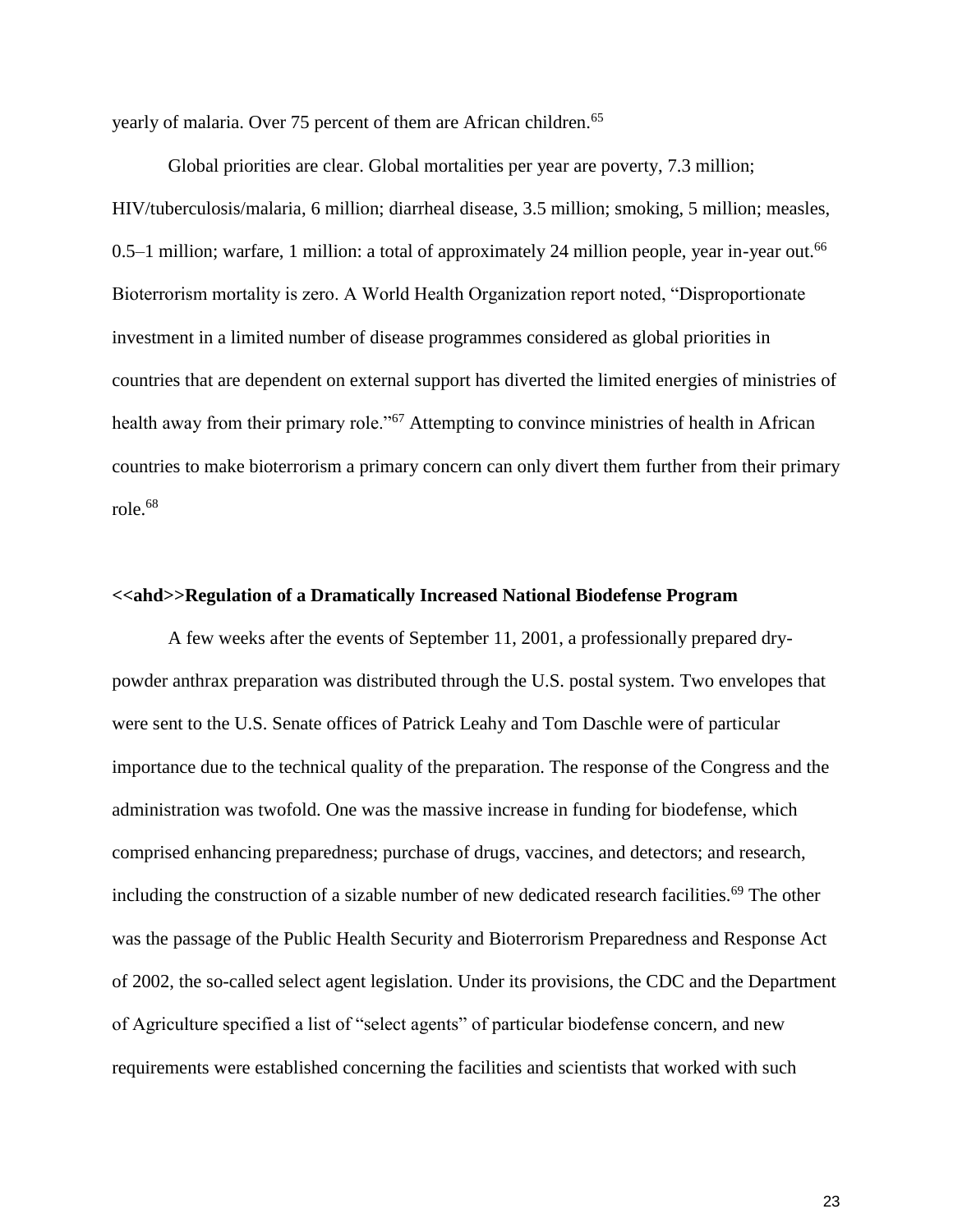agents. Research institutions that possessed any of the select agents were required to register with the CDC, the exchange and transfer of samples of the agents between scientists had to be approved by the CDC, a requirement for security and inventory management was established, and some personal reliability oversight was established for those working with the agents.

The regulations were needed. In his catalog of illicit uses of biological agents in the 20th century, Seth Carus found that laboratories and culture collections were the preferred source of pathogens and toxins for terrorists and criminals and that thefts were primarily conducted by insiders. There is no evidence that any terrorist or criminal group has ever successfully acquired a pathogenic microorganism from nature.<sup>70</sup> In addition, laboratory accidents inevitably happen. In the past few years, several have occurred in the most specialized and supposedly highly controlled facilities in Boston and Texas, built with post-2002 funding.

Other dangers arise via routine operations, neither accidents nor intended malice, that turn up problems of an unforeseen nature. For example, an effort to catalog select agent culture collections in Department of Defense facilities in 2008 led to unanticipated and astonishing problems. After months of investigation, USAMRIID reported in June 2009 that no fewer than 9,202 uncataloged microbial culture vials had been found in 335 freezers and refrigerators at the laboratory.<sup>71</sup> Since the official database had listed  $66,000$  items, the "missing" increment represented about 13 percent of the total. There were two lessons from this incident. First, a CDC investigation of USAMRIID in September 2008 did not discover the problem of unlisted samples. Second, neither USAMRIID nor other U.S. Army biodefense laboratories had previously made complete inventories despite legislation in force since 2002 requiring them to do so.<sup>72</sup> A U.S. Government Accountability Office report released in August 2009 indicated that several major high-containment facilities had been slow to upgrade their facilities in the preceding 12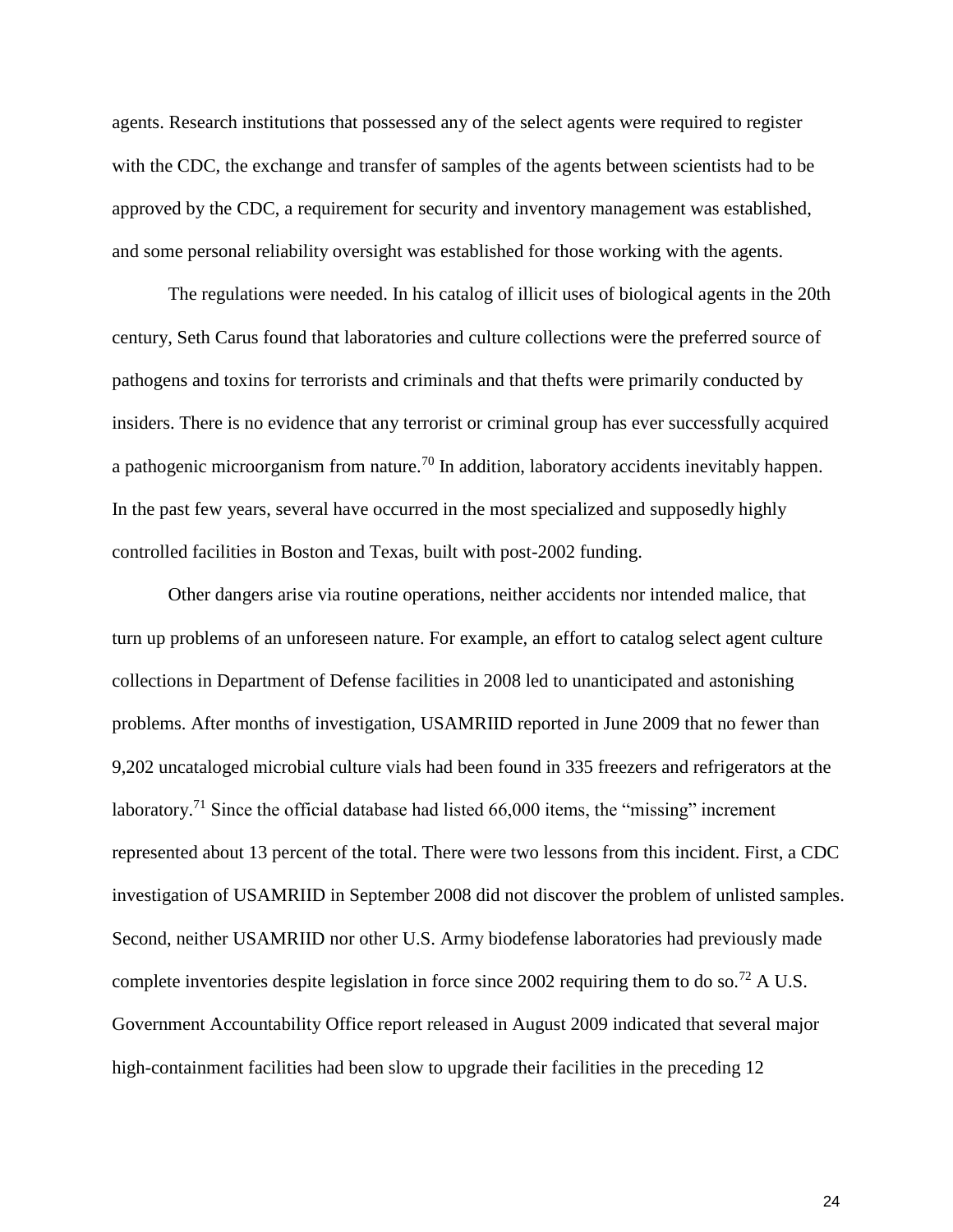months.<sup>73</sup>

Another danger requiring regulation is the production and dissemination of knowledge by the U.S. biodefense program that could benefit both potential BW proliferators and nonstate actors. A report prepared by a committee of the U.S. National Academy of Sciences in 2004 identified seven classes of experiments, which illustrated the types of research that should require review and discussion by informed members of the scientific and medical community before they were undertaken or, if carried out, before they were published in full detail.<sup>74</sup> As a result of a recommendation in that report, a year later the president established the National Science Advisory Board for Biosecurity, with the mandate "to provide advice, guidance and leadership regarding biosecurity oversight of dual-use research." In 2007, after two years of deliberations, the NSABB arrived at an ineffective recommendation that the oversight task be assigned to individual institutional biosafety committees (IBCs) at laboratories in universities, government contractor facilities, and other facilities across the country. The IBCs were established in the late 1970s because of concerns about molecular genetic (recombinant DNA) research. Their assigned function was to review proposed research projects in their own institutions. A report published in 2004 had demonstrated that the IBCs were, in most locations, nonfunctional in carrying out their existing, far simpler task.<sup>75</sup> In many institutions, the IBCs did not even exist, and where they did exist on paper, they did not follow supposedly mandatory guidelines for all institutions receiving federal funding. It was inconceivable that they could also perform the role that the NAS report suggested.

The greatest danger is deliberate misuse of research facilities to do harm. On August 1, 2008, the FBI identified a highly qualified researcher who had worked at USAMRIID for three decades as the individual whom they considered responsible for preparing and distributing the

25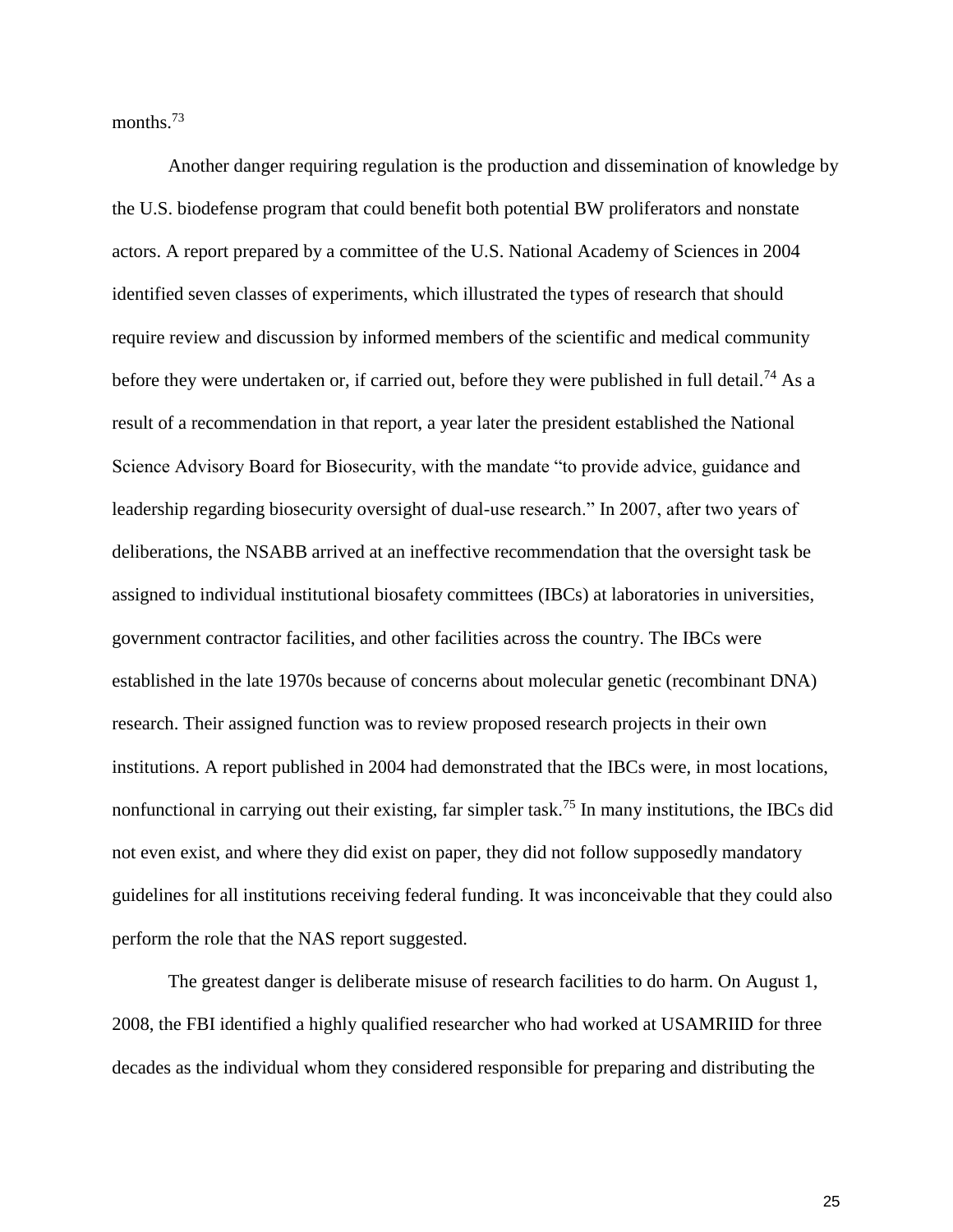anthrax preparation used in the Amerithrax events. In response, various authorities began to recommend additional biosecurity measures. For example, a two-person workplace rule and other measures were recommended to increase security in U.S. laboratories working with select agents. The congressionally mandated report, *World at Risk: The Report of the Commission on the Prevention of WMD Proliferation and Terrorism*, released in December 2008, recommended a review of domestic pathogen security and increased government oversight of high-containment laboratories. Nothing in those suggestions would seem to be particularly striking. As another author has noted:

In the United States, airplane and river barge pilots, physicians, nurses, clinical laboratory technicians and even cosmetologists must receive specialized education and training and pass federal or state licensing examinations in order to practice their respective professions. Licensure … allows the government to keep records of who these professionals are and where they practice.<sup>76</sup>

Suggestions of possible new restrictions beyond those already legislated in 2002 produced a dramatic response. The first published expression was authored, ironically, by five members of the NSABB. They warned in an editorial that

the damage to the future of America will be infinitely greater if one incident, no matter its extent, devastates our scientific endeavors because of precipitous regulatory responses so onerous as to cripple research in this country to our detriment and to the advantage of other countries. Our nation's strength has been in its willingness to accept risk as a necessary component of scientific development in diverse areas from vaccines and other therapeutic measures to space exploration. It is imperative that our political leadership remembers this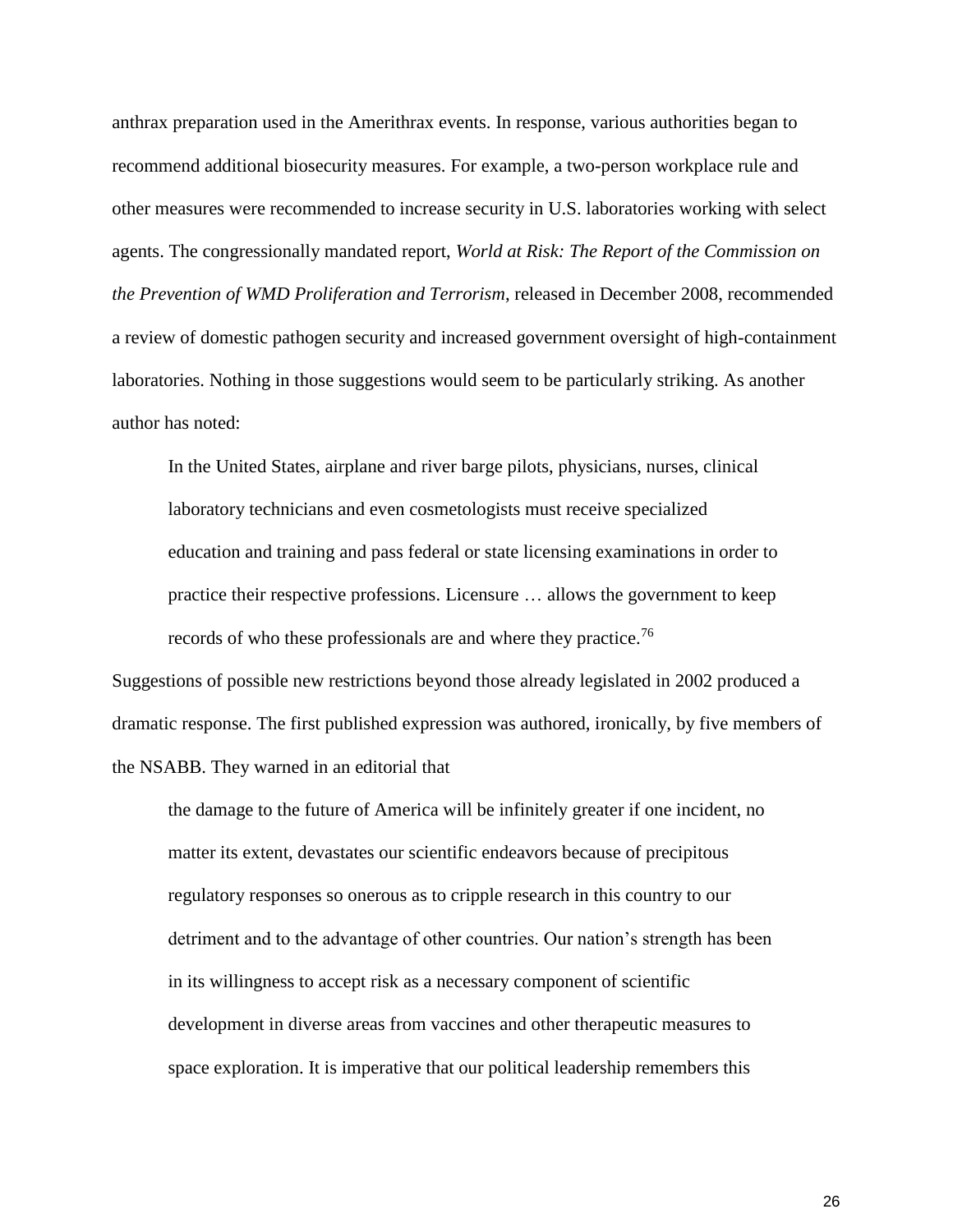also and acts in a commensurate manner.<sup>77</sup>

These claims appear dubious at best. First, added regulation would apply to a minute fraction of researchers in molecular biology, not to biological and medical sciences as a whole. Second, classification and segregation of important portions of nuclear physics after 1945 certainly did little to impede the mass of Nobel Prizes in Physics earned by U.S. physicists since then. Increased oversight and/or regulation would be unlikely to have any negative effect on U.S. science, health, or economic competitiveness.

Other "stakeholders" quickly lined up to oppose further regulation. At a meeting organized by the American Association for the Advancement of Science, Dr. Gronvall of the UPMC Center for Biosecurity claimed that the post-2001 regulations "hindered public health," and that "she and her colleagues would like to see a more nuanced approach to countering the bioterrorism threat that includes increased security through robust research."<sup>78</sup> The NSABB released a report titled *Enhancing Personnel Reliability among Individuals with Access to Select Agents*, which opposed any increase in personnel reliability programs, urged a reduction in the list of select agents, and suggested that working scientists observe their coworkers and report infractions of regulations.<sup>79</sup> A joint letter from the Federation of American Societies for Experimental Biology and the Association of American Medical Colleges endorsed the views of the earlier NSABB report and requested a regulatory system that allowed "the flexibility of developing site-specific performance based standards."<sup>80</sup> Finally, administrators at the AAAS prefigured their own report due in July 2009 by an editorial in *Science* that repeated the NSABB warning of "unintended negative consequences, including over-restricted access to vital resources and a constrained ability to collaborate internationally on a broad range of topics."<sup>81</sup> One of the authors of the *Science* editorial argued that "we are basically cutting ourselves out of

27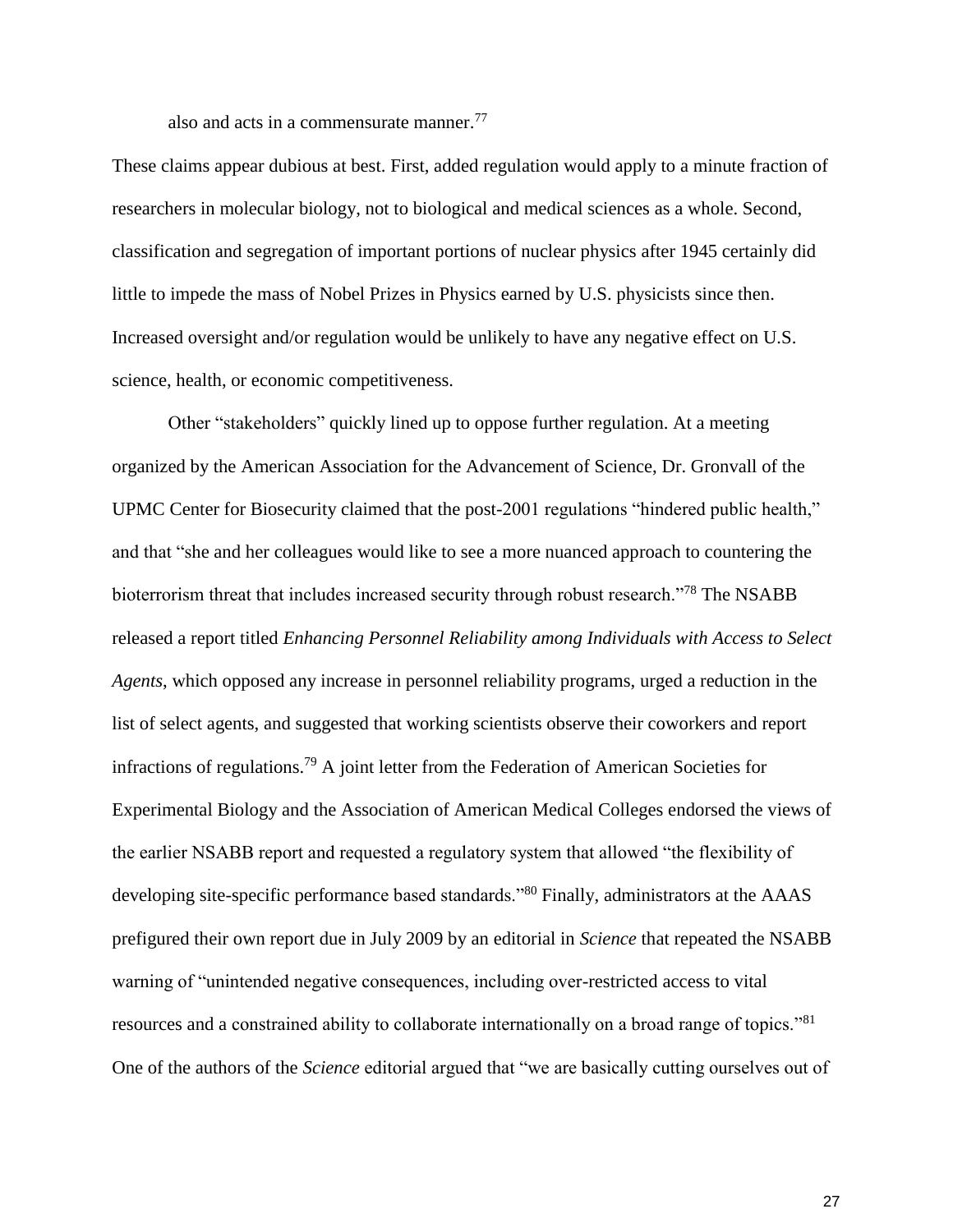the game for global health as well as the global research enterprise, and that's not good."<sup>82</sup> The comment was based on the fact that several swine flu samples were sent from Mexico to a laboratory in Canada instead of to the CDC in the United States—hardly evidence of a collapse of the U.S. role in "global health as well as the global research enterprise."

Members of the NSABB have explained that the group feared a "chill" to the biodefense research community. History suggests that these reactions are unfounded. In 1988, a Senate committee held extensive hearings on the Biological Defense Research Program existing at that time, including safety management in the U.S. Army's biodefense research facilities. In response, the Army wrote new safety regulations that formalized compliance with directives and standards of a dozen U.S. regulatory agencies. USAMRIID, its scientists, and its research are not known to have suffered in any way from those regulations 20 years ago.<sup>83</sup> It is important to recall that the current regulations and all the debate surrounding them concern *only* scientists working with select agents in high-containment facilities. Those opposing any further federal regulation and hoping for reversal of some of the existing regulations have been well organized, and they are virtually the only voice heard in the public arena. A study by Victoria Sutton published in 2009 indicated that 93 percent of responding scientists who were funded to do biodefense agreed that work on select agents should be regulated.<sup>84</sup>

On November 4, 2009, the Senate Homeland Security and Governmental Affairs Committee approved a bill "intended to improve security at the nation's biological research facilities."<sup>85</sup> It was sent to the Senate floor after months of preparation. One of its provisions was that the secretaries of health and human services and agriculture should "stratify" the select agent list. That meant, in effect, *reduce* the number of agents being held under more rigid guidelines.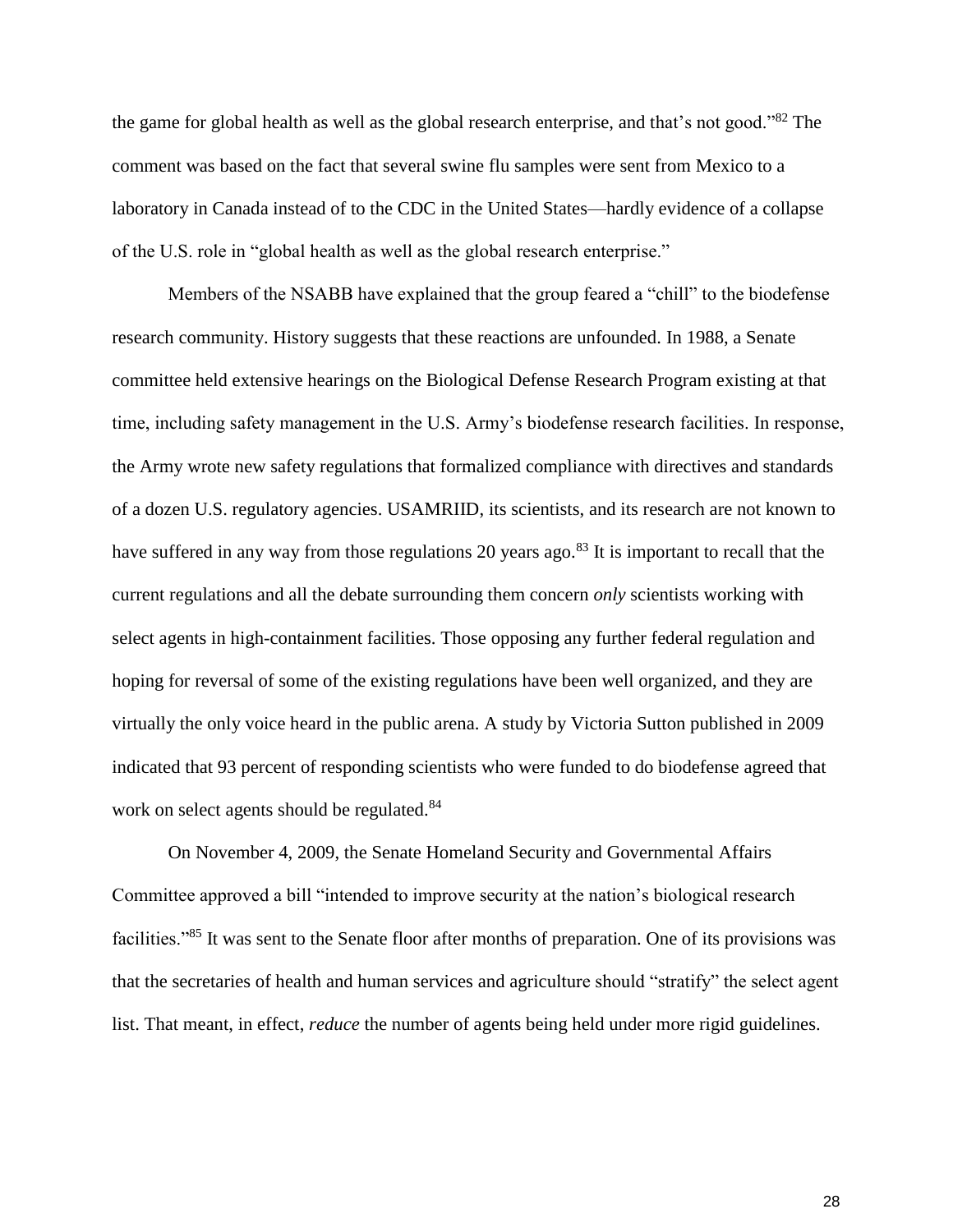## **<<ahd>>A Final Word**

The White House should institute oversight of all relevant biodefense research and development programs carried out by all departments, agencies, and subagencies to ensure that they comply with U.S. obligations under Article I of the Biological Weapons Convention, which prohibits the development (as well as production, stockpiling, acquisition, and retention) of biological weapons. Preferably, such oversight of all biodefense research carried out by federal agencies, or private contractors, should be reviewed at the level of the National Security Council. All oversight should include classified research.<sup>86</sup>

Policymakers should also end the fearmongering and huckstering of the bioterrorism threat, which has been divorced from reality for years.<sup>87</sup> Unfortunately, such overheated rhetoric appears to be spreading to several other countries, notably India and Russia. Gross exaggeration, propaganda, and alarmism about BWs are counterproductive, inducing interest by nonstate actors in precisely the kinds of activities that the United States would like to prevent and generating a dangerous set of overreactions at home.

# **Chapter 9**

 $\overline{a}$ 

<sup>&</sup>lt;sup>1</sup> Portions of this chapter appeared in "The Self-Fulfilling Prophecy of Bioterrorism," *Nonproliferation Review* 16, no. 1 (March 2009): 95–109. The author thanks the publishers for permission to use that material.

<sup>&</sup>lt;sup>2</sup> For U.S. annual cancer mortality statistics, see "Cancer Statistics 2008 Presentation," American Cancer Society,

http://www.cancer.org/docroot/PRO/content/PRO\_1\_1\_Cancer\_Statistics\_2008\_Presentation.asp. For statistics on mortality due to smoking, see Centers for Disease Control and Prevention,

<sup>&</sup>quot;Cigarette Smoking among Adults United States, 2006," *Morbidity and Mortality Weekly Report*, no. 56, November 9, 2007, pp. 1157–61. Because smoking is estimated to contribute roughly 160,000 of the cancer deaths per year, that amount was subtracted from the total to avoid doublecounting. For statistics on mortality due to obesity, see, Ali H. Mokdad, James S. Marks, Donna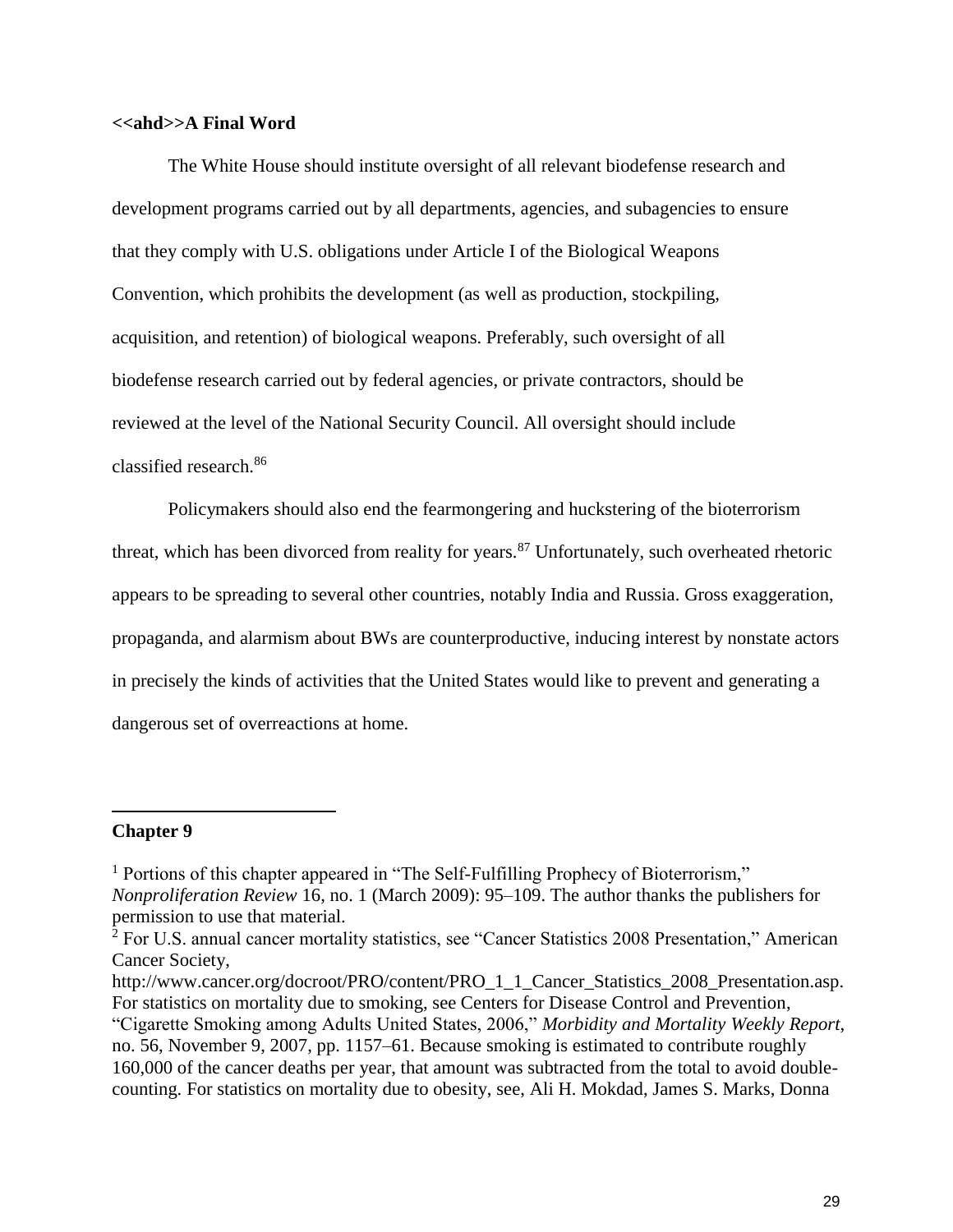Stroup, and Julie L. Gerberding, "Actual Causes of Death in the United States, 2000," *Journal of the American Medical Association* 291 (2004): 1238–45; David B. Allison, Kevin R. Fontaine, JoAnn E. Manson, June Stevens, and Theodore B. VanItallie, "Annual Deaths Attributable to Obesity in the United States," *Journal of the American Medical Association* 282, no. 16 (1999): 1530–38; JoAnn E. Manson, Patrick J. Skerrett, Philip Greenland, and Theodore B. VanItallie, "The Escalating Pandemics of Obesity and Sedentary Life," *Archives of Internal Medicine* 164, no. 3 (February 9, 2004): 249–58; and Katherine M. Flegal, Barry I. Graubard, David F Williamson, and Mitchell H. Gale, "Cause-Specific Excess Deaths Associated with Underweight, Overweight, and Obesity," *Journal of the American Medical Association* 298, no. 17 (2007): 2028–37. Mortality due to obesity costs the United States \$90 billion in direct health costs per year. The obesity mortality figure of 365,000 was based on U.S. data for 2000 and has certainly been surpassed by now.

 $\overline{a}$ 

<sup>3</sup> Kevin Sack, "Guidelines Set for Preventing Hospital Infections," *New York Times*, October 9, 2008; and Centers for Disease Control, *Public Health Report*, March–April 2007.

<sup>4</sup> Tara Parker-Pope, "Stomach Bug Crystallizes a Threat from Antibiotics," *New York Times*, April 14, 2009.

<sup>5</sup> P. Harrison and J. Lederberg, eds., "Antibiotic Resistance: Issues and Options," a workshop report of the Forum on Emerging Infections, National Academy of Sciences, Washington, 1990. <sup>6</sup> Infectious Disease Society of America, "Facts about Antibiotic Resistance," Arlington, VA, revised May 21, 2009. This organization estimated that the sum reached as high as \$50 billion per year in 2009, although this is likely to be an overestimate given the figure for 2008.

<sup>7</sup> Center for Arms Control and Non-Proliferation, "Federal Funding for Biological Weapons Prevention and Defense, Fiscal Years 2001 to 2009," Washington, April 14, 2008, http://www.armscontrolcenter.org/media/ fy2009\_bw\_budgetv2.pdf. An additional \$1 billion

was added in August 2008, but the fiscal year 2009 figure includes a one-time allocation of \$2.5 billion, possibly leaving expected future annual levels at \$7.5 billion.

<sup>8</sup> Milton Leitenberg, *Assessing the Biological Weapons and Bioterrorism Threat* (Carlisle, PA: Strategic Studies Institute, December 2005), pp. 11–20,

http://www.strategicstudiesinstitute.army.mil/pubs/download.cfm?q=639.

<sup>9</sup> U.S. Central Intelligence Agency, "Unclassified Report to Congress on the Acquisition of Technology Relating to Weapons of Mass Destruction and Advanced Conventional Munitions, 1 July through 31 December 2003," http://www.fas.org/irp/threat/july\_dec2003.htm.

<sup>10</sup> Lt. Gen. Michael Maples, "Current and Projected National Security Threats to the United States," Statement for the Record before the U.S. Senate Select Committee on Intelligence, January 11, 2007, http://intelligence.senate.gov/070111/maples.pdf.

<sup>11</sup> Senior U.S. intelligence official, conversation with author, June 2008.

 $12$  I have picked one significant example from many. It appears in a chapter by the deputy director of the U.S. Air Force Counterproliferation Center that sets out to dispel "important myths" suggesting that the BW threat was less than imminent. "The likelihood that biological weapons will be used against our nation continues to rise.… Additionally, more countries today have active BW programs than at any other time." Col. Jim Davis, "A Biological Wake-Up Call: Prevalent Myths and Likely Scenarios," in *The Gathering Biological Warfare Storm*, by Jim Davis and Barry Schneider (Maxwell Air Force Base, AL: USAF Counterproliferation Center, April 2002), pp. 289–91.

<sup>13</sup> Milton Leitenberg, *The Problem of Biological Weapons* (Stockholm: Swedish National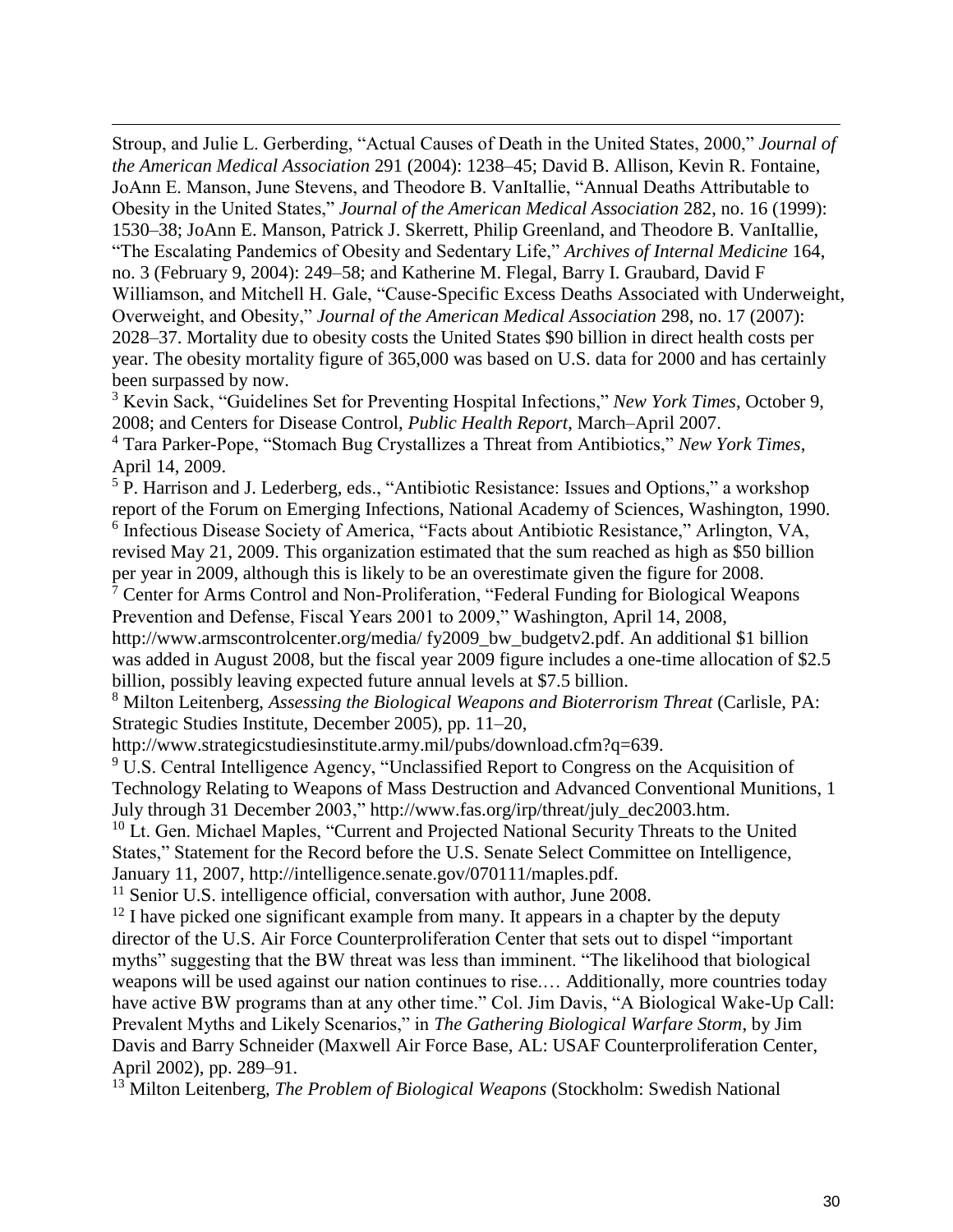Defence College, 2004), p.18.

 $\overline{a}$ 

<sup>14</sup> Senior U.S. intelligence official, conversations with author, 1997–1999.

<sup>15</sup> The 2005 Silberman-Robb Commission report claims that al Qaeda in Afghanistan did obtain "Agent X," which is understood to have meant a *B. anthracis* pathogenic strain and not a vaccine strain. The claim appears to be incorrect. See Leitenberg, *Assessing the Biological Weapons and Bioterrorism Threat*, pp. 36–38.

<sup>16</sup> Amerithrax is the code name of the FBI investigation of the 2001 anthrax attacks.

 $17$  Cross-topical comparisons can often provide useful insights. Although not a biological pathogen, the chemical contamination of a wide variety of food products in China with the chemical compound melamine demonstrated that the motive of financial profit and not "terrorism" led to the use of the compound as an adulterant in a wide array of processed foods. <sup>18</sup> Alan Cullison, "Inside al-Qaida's Hard Drive," *Atlantic Monthly*, September 2004, http://www.theatlantic.com/doc/200409/cullison; Alan Cullison and Andrew Higgins, "Forgotten" Computer Reveals Thinking behind Four Years of Al-Qaida Doings," *Wall Street Journal*, December 31, 2001; and Andrew Higgins and Alan Cullison, "Terrorist's Odyssey: Saga of Dr. Zawahiri Illuminates Roots of Al-Qaida Terror,'' *Wall Street Journal*, July 2, 2002.

<sup>19</sup> Brian Jenkins, *Will Terrorists Go Nuclear?* (Amherst, NY: Prometheus Books, 2008); and RAND Corporation Capitol Hill briefing, September 9, 2008. The success of the ideas of Graham Allison, a major proponent of the imminence of nuclear terrorism, and like-minded others are indicated by public opinion polls that show that 40 percent of Americans reportedly believe that terrorists will detonate a nuclear weapon within 5 years. When American nuclear scientists were asked what that likelihood was within 10 years, the median answer was 10–20 percent likely; the reply from European nuclear scientists was 1 percent likely. This is described by Jenkins in his Capitol Hill briefing referenced above.

<sup>20</sup> White House, "Homeland Security Presidential Directive 10: Biodefense for the 21st Century," April 2004, http://www.fas.org/irp/offdocs/nspd/hspd-10.html.

 $^{21}$  Alan Pearson, "Documents on the Department of Homeland Security 2006 Bioterrorism Risk Assessment," Center for Arms Control and Non-Proliferation, Washington, January 9, 2008, p. 1. <sup>22</sup> Gregory S. Parnell, Luciana L. Borio, Gerald G. Brown, David Banks, and Alyson G. Wilson, "Scientists Urge DHS to Improve Bioterrorism Risk Assessment," *Biosecurity and Bioterrorism: Biodefense Strategy, Practice, and Science* 6, no. 4 (October 2008): 353–56. <sup>23</sup> Ibid., p. 354.

<sup>24</sup> Anne Applebaum, "Only a Game," *Washington Post*, January 19, 2005. O'Toole is now a senior official in the Department of Homeland Security.

 $25$  Former senior official in the Department of Homeland Security, conversation with author, March 8, 2007.

<sup>26</sup> William Clark, *Bracing for Armageddon? The Science and Politics of Bioterrorism in America* (New York: Oxford University Press, 2005), p. 19. Three other 2008 books of related interest are David P. Fidler and Larry Gostin, *Biosecurity in the Global Age* (Stanford, CA: Stanford University Press, 2008); Jacqueline Langwith, ed., *Bioterrorism, Opposing Viewpoints Series*  (Detroit: Gale/Cengage Learning, 2008), a book designed for students, pairing essentially opposite viewpoints on 12 individual issues within the overall subject; and Anne L. Clunan, ed., *Terrorism, War, or Disease* (Stanford, CA: Stanford University Press, 2008), a more scholarly examination of case studies to determine whether an outbreak of disease is a deliberate use of biological weapons, a deliberate false allegation, or a natural disease outbreak.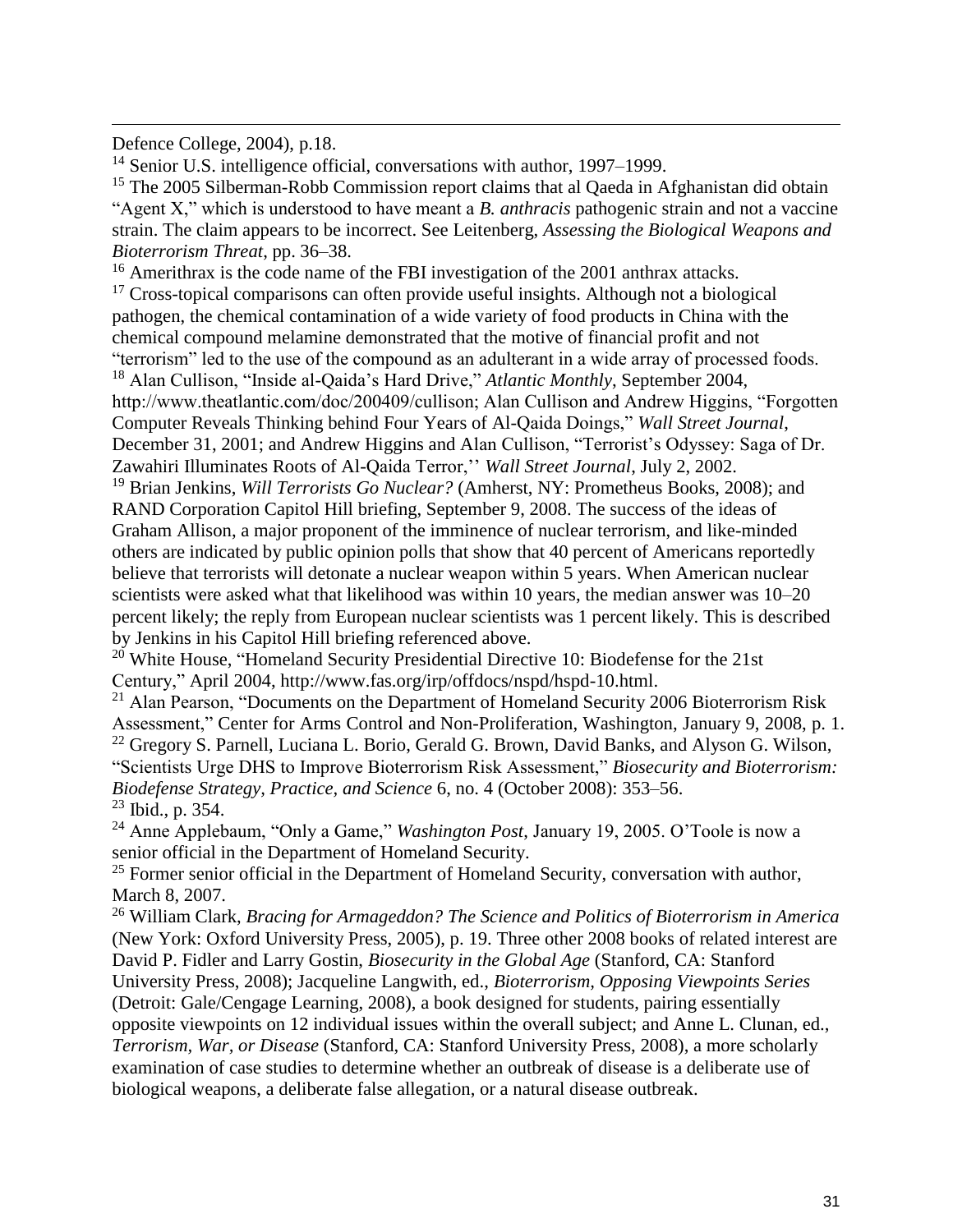<sup>27</sup> Elisabeth Bumiller and Eric Schmitt, "Threats and Responses: The Vice President; Cheney, Little Seen by Public, Plays a Visible Role for Bush," *New York Times*, January 31, 2003; and Jane Mayer, "Excerpt: 'The Dark Side,'" National Public Radio, July 15, 2008,

http://www.npr.org/templates/story/story.php?storyid= 92528583. Clark erroneously refers to Dark Winter as "a government exercise." It was not. It was staged by a collaboration of several private groups.

<sup>28</sup> White House, "Homeland Security Presidential Directive 10"; Gregory S. Parnell and others, "Scientists Urge DHS to Improve Bioterrorism Risk Assessment," National Research Council, "Department of Homeland Security's Threat Risk Assessment: A Call for Change," Washington, 2008.

<sup>29</sup> "U.S. Senate Leader Urges 'Manhattan Project' against Bio-Terror Threat," *Agence France Presse*, January 27, 2005.

<sup>30</sup> Barry Kellman, *Bioviolence: Preventing Biological Terror and Crime* (Cambridge: Cambridge University Press, 2008), p. 1.

<sup>31</sup> National Intelligence Council, "The Terrorist Threat to the Homeland," National Intelligence Estimate, July 2007.

<sup>32</sup> Bob Graham and others, *World At Risk: The Report of the Commission on the Prevention of WMD Proliferation and Terrorism* (New York: Vintage Books, 2008), p. 11, or at http://www.preventwmd.gov/report.

<sup>33</sup> Jeffrey W. Runge, Testimony before the U.S. House of Representatives, Committee on Homeland Security, Subcommittee on Emerging Threats, Cybersecurity, and Science and Technology, July 22, 2008, p. 2, http://homeland.house.gov/SiteDocuments/20080723153005- 80109.pdf.

<sup>34</sup> "Joint Statement of Mr. Robert Hooks, Mr. Eric Myers and Dr. Jeffrey Stiefel, U.S. Department of Homeland Security, regarding 'One Year Later—Implementing the Biosurveillance Requirements of the 9/11 Act,'" before the House Committee on Homeland Security, Subcommittee on Emerging Threats, Cybersecurity, and Science and Technology, July 16, 2008, p. 2, http://homeland.house.gov/SiteDocuments/20080716143618-13187.pdf. <sup>35</sup> Siobhan Gorman and David Crawford, "WMD Panel Urges Focus on Biological Threats," *Wall Street Journal*, September 9, 2008.

<sup>36</sup> Ibid.

 $\overline{a}$ 

 $37$  Letter to Kevin McCarthy, chair of the Platform Committee, Republican National Committee, from the Federation of American Societies for Experimental Biology, August 1, 2008. <sup>38</sup> Johann Neuman, "Scientists Weigh In with Deductions on Anthrax Killer," *Los Angeles Times*,

April 21, 2002, http://articles.latimes.com/2002/apr/21/news/mn-39193.

<sup>39</sup> William J. Broad and David Johnston, "A Nation Challenged: Bioterrorism. Report Linking Anthrax and Hijackers Is Investigated," *New York Times*, March 23, 2002; and Steve Fainaru and Ceci Connolly, "Memo on Florida Case Roils Anthrax Probe; Experts Debate Theory Hijacker Was Exposed," *Washington Post*, March 29, 2002.

<sup>40</sup> Commission on the Prevention of Weapons of Mass Destruction Proliferation and Terrorism, "The Clock Is Ticking: A Progress Report on America's Preparedness to Prevent Weapons of Mass Destruction Proliferation and Terrorism," Washington, October 21, 2009, p. 3. The commission's final report was due only three months later, in January 2010.

<sup>41</sup> A model developed by the World Health Organization produced, under optimum conditions for all variables, a *maximum* of 100,000 deaths using 50 kilograms (112 pounds) of dry-powder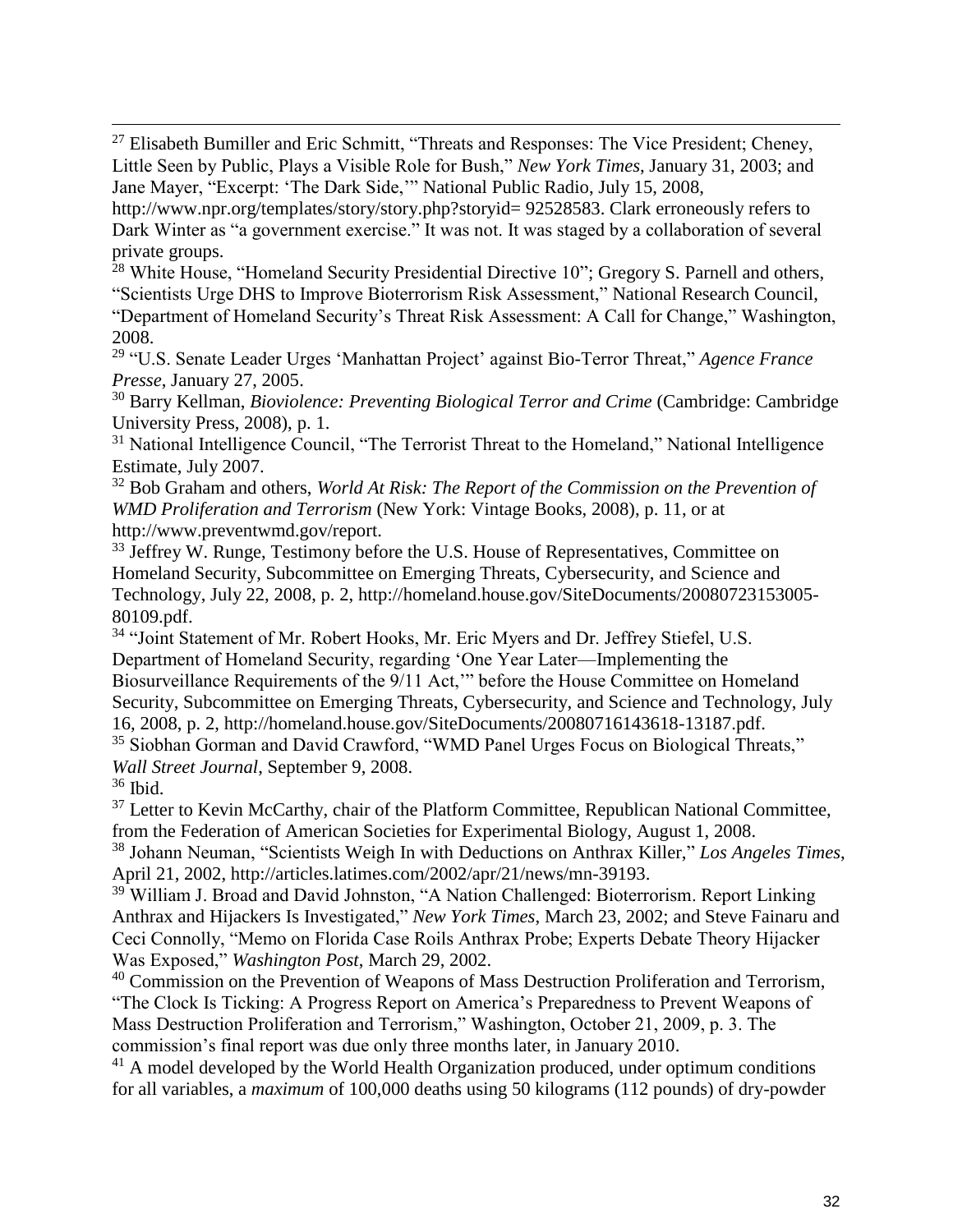anthrax delivered over a city of 5 million people in an economically developed country, 35,000 deaths in a city of 1 million, and 24,000 deaths in a city of 500,000. Fewer than totally optimum conditions would produce proportionately lower mortalities. *Health Aspects of Chemical and Biological Weapons* (Geneva: World Health Organization, 1970), Table 10, pp. 98–99. The same estimate was used in Frederick R. Sidell, Ernest T. Takauji, and David R. Franz, eds., *Medical Aspects of Chemical and Biological Warfare* (Washington: Office of the Surgeon General, U.S. Army Medical Department, 1997).

<sup>42</sup> Zbigniew Brzezinski and Brent Scowcroft, *America and the World: Conversations on the Future of American Foreign Policy* (New York: Basic Books, 2008), pp. 239–40.

<sup>43</sup> Richard Danzig, "Preparing for Catastrophic Bioterrorism: Toward a Long-Term Strategy for Limiting Risk," Center for Technology and National Security Policy, National Defense University, Washington, May 2008, p. 47.

<sup>44</sup> Clark, *Bracing for Armageddon?*, p. 158. Clark does not provide the original source but relies on the quotation in a secondary source. Quoted in Susan Wright, "Terrorists and Biological Weapons: Forging the Linkage in the Clinton Administration," *Politics and the Life Sciences* 25, no. 1–2 (2007): 100.

<sup>45</sup> David Koplow, "Losing the War on Bioterrorism," *Security Law Commentary*, Georgetown Law Center on National Security and the Law, October 6, 2008,

http://www.securitylawbrief.com/commentary/2008/10/losing-the-war.html.

 $\overline{a}$ 

<sup>46</sup> Bioterrorism seems peculiarly vulnerable to this problem. Pages could be filled with examples of false information on bioterrorism from publications in the professional literature authored by "experts." There are also periodic outbursts of stories in the press and blogs that are totally fictitious. There were three examples early in 2009. In January 2009, there was a rash of stories about an Algerian terrorist group's alleging that they had produced plague organisms, which caused their own death. The story was a fantasy. In June 2009, the *Washington Times* reported that al Qaeda was seeking to penetrate the Mexican-U.S. border so that one of its members could disperse anthrax on the White House lawn. The story was based on the ridiculous exhortation by an al Qaeda sympathizer in Kuwait aired on Al Jazeera television earlier in the year. See Sara A. Carter, "Al-Qaida Eyes Anthrax Attack on U.S. from Mexico," *Washington Times*, June 3, 2009. The story was then picked up by the Pakistani press, *Stars and Stripes*, Fox News, "and across conservative talk radio and the blogosphere" ("Alarming Report of Attacks," thespectrum.com, June 11, 2009). And in April and May 2009, there was another kind of disinformation: deliberate and opportunistic. When the recent swine flu outbreak began in Mexico and the United States, stories appeared in Israel (April 25, 2009), Iran (May 6 and 12, 2009), Syria (May 4–5, 2009), and Russia (May 14, 2009) accusing one or the other of having produced the swine flu virus in a laboratory and releasing it. The Russian article, which appeared in the newspaper *Argumenty I Fakti* and on a *Pravda* website*,* both of which are closely associated with the Russian government, accused the United States of being responsible for the swine flu outbreak. <sup>47</sup> U.S. Central Intelligence Agency, "Iraq's Weapons of Mass Destruction Programs," 2002, unclassified, http://www.gwu.edu/~nsarchiv/NSAEBB/NSAEBB80/wmd14.pdf; and Kathleen M. Vogel, "'Iraqi Winnebagos<sup>TM</sup> of Death': Imagined and Realized Futures of U.S. Bioweapons Threat Assessment," *Science and Public Policy* 35, no. 8 (October 2008): 561–73. An equally spurious claim, raised by Vice President Cheney as late as September 14, 2003, long after U.S. inspection teams were searching Iraq, was that Iraq had been working with smallpox in the period before the U.S. invasion. "Smallpox fears were part of the case the Bush administration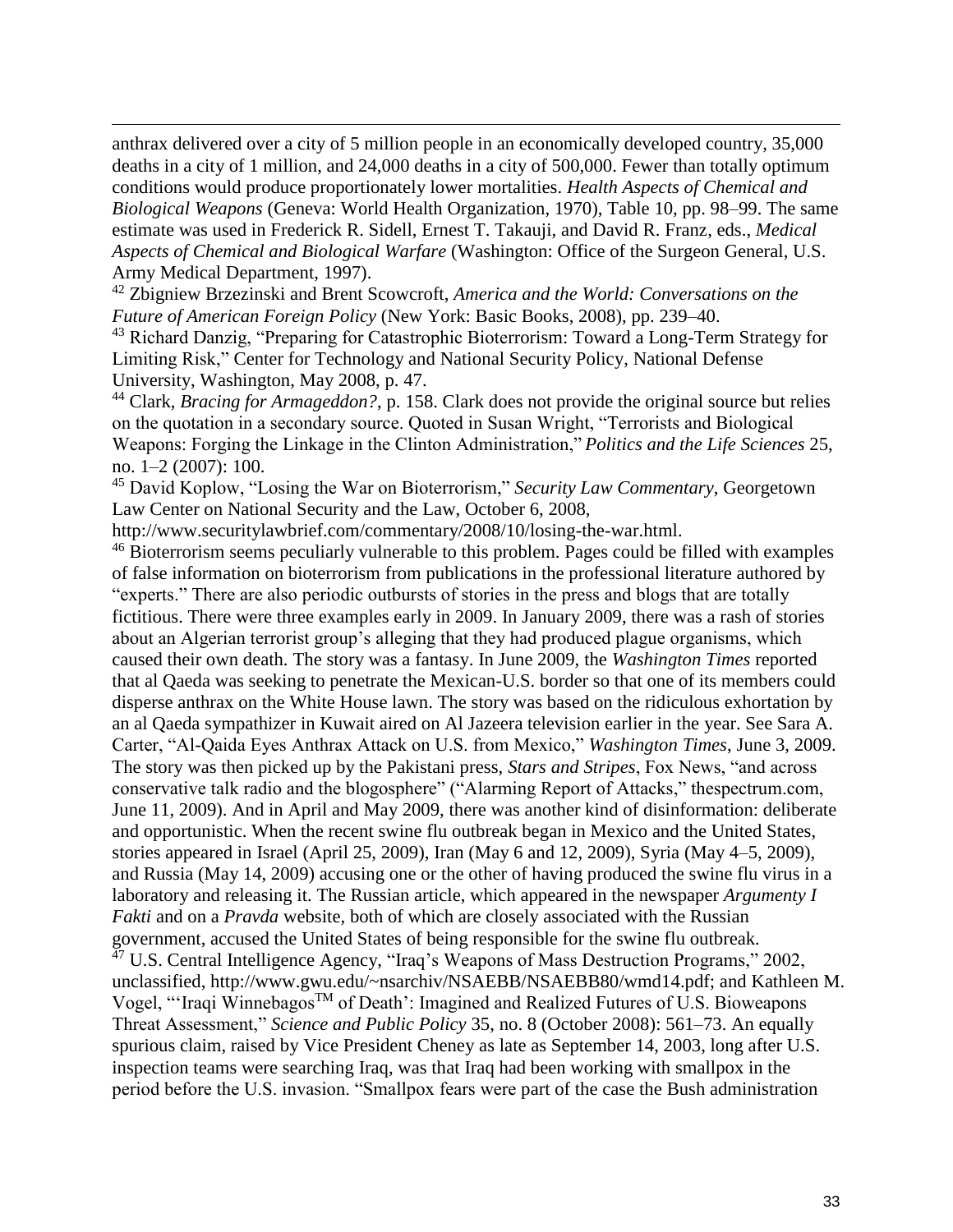used to build support for invading Iraq—and they were raised again as recently as last weekend by Vice President Dick Cheney." Dafna Linzer, "No Evidence Iraq Stockpiled Smallpox," Associated Press, September 18, 2003. In addition, "Shortly after the first anthrax victim died in October, the Bush administration began an intense effort to explore any possible link between Iraq and the attacks and continued to do so even after scientists determined that the lethal germ was an American strain, sciences and government officials said.…' We looked for any shred of evidence that would bear on this, or any foreign source,' a senior intelligence official said of an Iraq connection. 'It's just not there.' … 'I know there are a number of people who would love an excuse to get after Iraq,' said a top federal scientist involved in the investigation." William J. Broad and David Johnston, "U.S. Inquiry Tried, but Failed, to Link Iraq to Anthrax Attack," *New York Times*, December 22, 2001.

<sup>48</sup> Other cases are comparatively more trivial, such as a University of Texas researcher's defending her research to produce a vaccine against ricin by stating, "Large stockpiles of ricin have been found in several countries in the Middle East." The statement is a complete fiction: "Large stockpiles of ricin" have never "been found" in any country, in the Middle East or anywhere else. University of Texas Southwestern, "UT Southwestern Researchers Develop Effective, Safe Vaccine against Deadly Bioterrorism Toxin Ricin," press release, September 4, 2002, http:// www.sciencedaily.com/releases/2002/09/020909065008.htm.

<sup>49</sup> Data courtesy of Dr. Richard Ebright in a letter to author, June 8, 2009.

 $\overline{a}$ 

<sup>50</sup> U.S. Government Accountability Office, "High-Containment Biosafety Laboratories: Preliminary Observations on the Oversight of the Proliferation of BSL-3 and BSL-4 Laboratories in the United States*,*" GAO-08-108T, Washington, October 4, 2007,

http://www.gao.gov/new.items/d08108t.pdf. Widely disparate numbers have appeared in the literature despite seemingly authoritative sources. In September 2005, a contractor study prepared for the National Institute of Allergy and Infectious Diseases identified 277 domestic BSL-3 labs, clearly an extremely incomplete survey, while in January 2007, the Department of Health and Human Services and the Department of Homeland Security estimated that there were 630 BSL-3 and BSL-4 labs, still only a fraction of the total number. Frank Gottron and Dana A. Shea, "Oversight of High-Containment Laboratories: Issues for Congress," R-40418, Congressional Research Service, Washington, March 5, 2009.

<sup>51</sup> Yudhijit Bhattachargee, "Lawmakers Signal Tougher Controls on Pathogenic Research," *Science* 326, no. 5949 (October 2, 2009): 28–29; U.S. Government Accountability Office, "High Containment Laboratories: National Strategy for Oversight is Needed," GAO-09-574, September 21, 2009; Editorial, "Containing Risk: The Ad-Hoc Proliferation of High-Security Biological Labs Must Be Controlled, and Should Be Tied More Closely to Broader Research and Public-Health Goals," *Nature*, November 17, 2009.

 $52$  This subject has been treated extensively in two book-length publications and, therefore, is not further developed here. Leitenberg, *The Problem of Biological Weapons*, pp. 155–206, and Leitenberg, *Assessing the Biological Weapons and Bioterrorism Threat*, pp. 65–85.

<sup>53</sup> SRS Technologies, "Quantification of Open Source Research Publications in Biological Sciences for Biological Weapons Development Utility," final report, prepared for Defense Threat Reduction Agency, June 16, 2003.

<sup>54</sup> This citation is being withheld to prevent the further spread of information to those interested in developing *B. anthracis* as a weapon.

<sup>55</sup> U.S. Government Accountability Office, "DOD Excess Property: Risk Assessment Needed on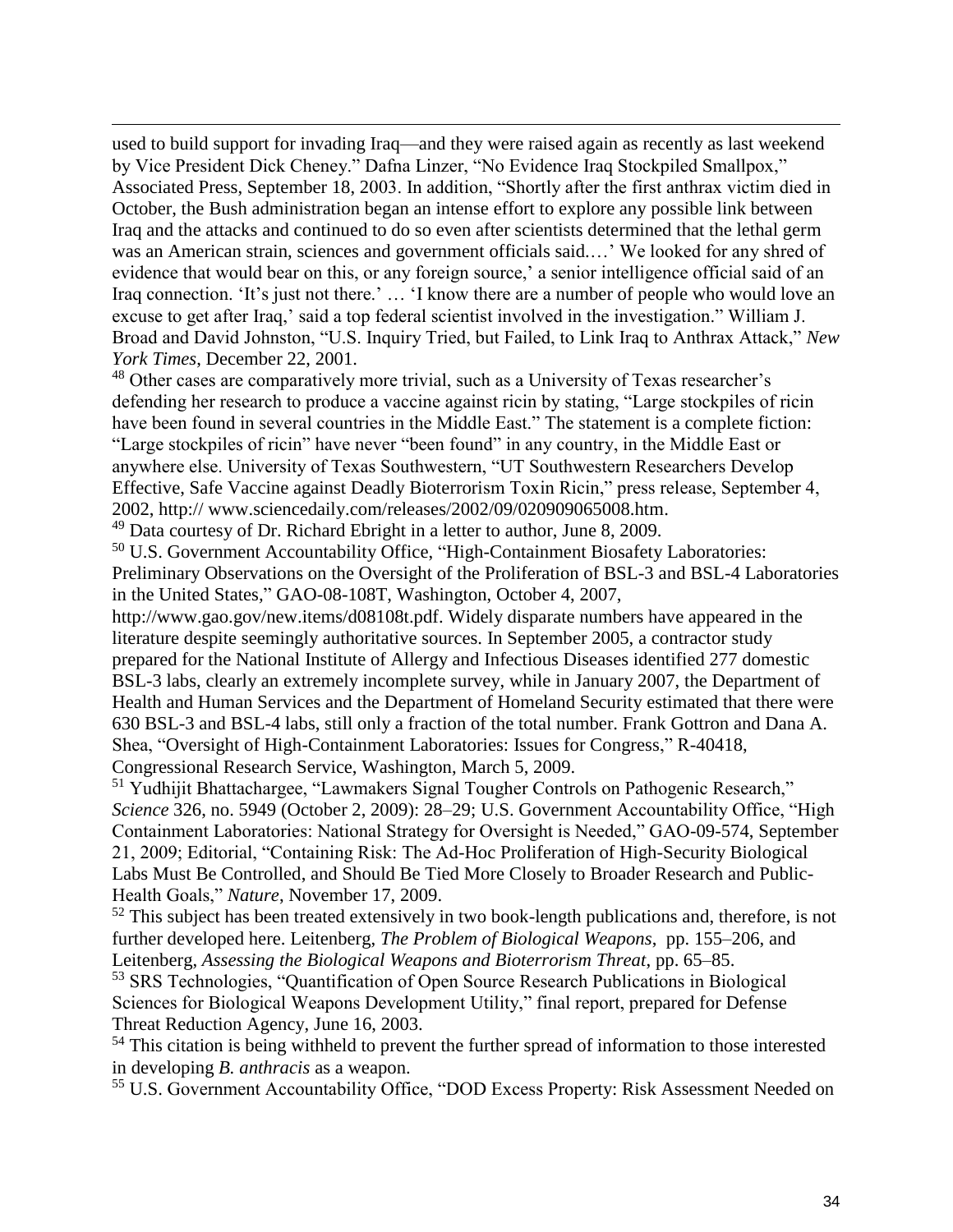Public Sales of Equipment That Could Be Used to Make Biological Agents," GAO-04-817 N1, Washington, October 7, 2003. See Leitenberg, *Assessing the Biological Weapons and Bioterrorism Threat*, pp. 41–42.

<sup>56</sup> In the same period that legislation to strengthen U.S. food inspection and regulation was being considered, legislation that would regulate and restrict tobacco products under the jurisdiction of the Food and Drug Administration was also finally enacted. When the U.S. Senate passed regulations governing the tobacco industry in June 2009, after decades of efforts to achieve such legislation, Dr. Margaret Hamburg, the new head of the FDA, said, "We now have an opportunity to really make a difference with what is probably the No. 1 public health concern in the nation and the world." Duff Wilson, "Senate Approves Tight Regulation over Cigarettes," *New York Times*, June 12, 2009. It was a particularly notable statement given that Dr. Hamburg had for the previous half dozen years been in the forefront of emphasizing the bioterrorism threat. <sup>57</sup> Gardiner Harris, "Infant Deaths Fall in U.S., Though Rate Is Still High," *New York Times*, October 16, 2008; and Editorial, "29th on Infant Mortality," *New York Times*, October 19, 2008. <sup>58</sup> "Reduction in Disease Prevention Budget at CDC Questioned by Lawmakers," *SeniorJournal.com*, March 12, 2007, http://seniorjournal.com/NEWS/Politics/2007/7-03-12- ReductionIn.htm.

<sup>59</sup> Sarah A. Lister, "An Overview of the U.S. Public Health System in the Context of Emergency Preparedness," Congressional Research Service, Washington, March 17, 2005; Center for Arms Control and Non-Proliferation, "Federal Funding for Biological Weapons Prevention and Defense, Fiscal Years 2001–2009," Washington, revised May 27, 2008,

http://www.armscontrolcenter.org/resources/fy2008 bw budget.pdf; and Henry H. Wills and others, "Initial Evaluation of the Cities Readiness Initiative," RAND Corporation, Santa Monica, CA, 2009, http://www.rand.org/pubs/technical\_reports/2009/RAND\_TR640.pdf.

<sup>60</sup> For example, between 2003 and 2009, the National Institute of Allergy and Infectious Diseases awarded 20 grants for research on *Clostridium difficile*, a bacterial stomach bug, which, as noted above, sickens more than 350,000 Americans annually and kills 15,000–20,000 of them. In the same period, the institute awarded 306 grants for research on *B. anthracis*. For details, see the online database of the National Institutes of Health, http://crisp.cit.nih.gov. Total spending on grants likely follows the same pattern, but we cannot say for sure, as those data are unavailable. On *C. difficile*, see Parker-Pope, "Stomach Bug."

 $<sup>61</sup>$  Constraints on space required the omission of a review of U.S. pandemic flu vaccine</sup> production capacity. Readers can obtain this information by contacting the author at mleitenb@umd.edu.

 $62$  Dr. Kellman, the conference organizer, followed this initiative with a book published in 2008 that presented the same argument. Kellman, *Bioviolence*, p. 1.

 $63$  Committee on Prevention of Proliferation of Biological Weapons in States Beyond the Former Soviet Union, *Countering Biological Threats: Challenges for the Department of Defense's Nonproliferation Program beyond the Former Soviet Union* (Washington: National Academies Press, 2009).

 $64$  Ibid., p. 8.

 $\overline{a}$ 

<sup>65</sup> J. G. Breman, "The Ears of the Hippopotamus: Manifestations, Determinants, and Estimates of the Malaria Burden," *American Journal of Tropical Medicine and Hygiene* 64, nos. 1–2 Supplement (January–February 2001): 1–11.The figure of 1 million global mortality for malaria that is reproduced universally was taken from a paper published in the 1970s that referred to "at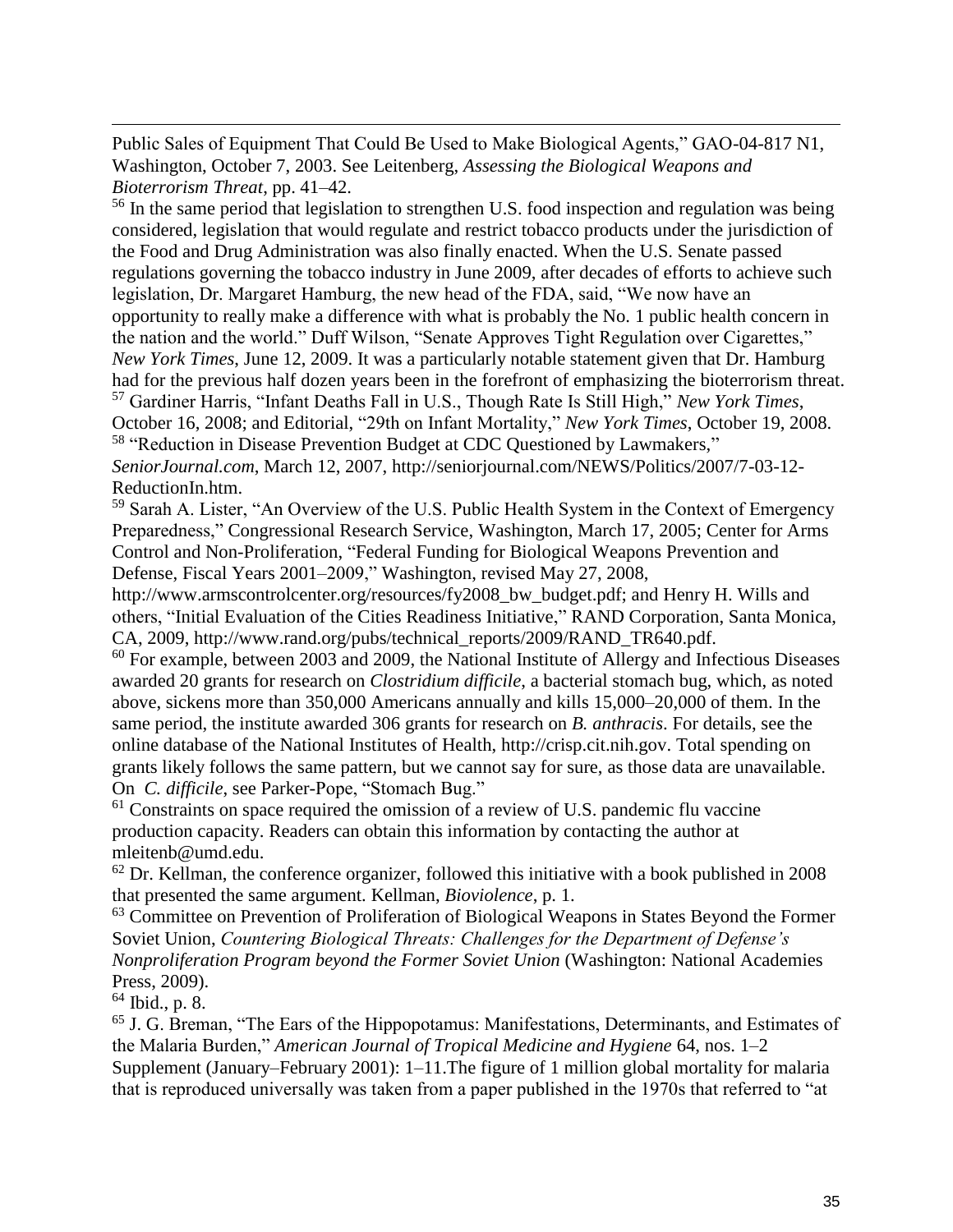least one million fatalities … among children, in Africa annually." In addition these numbers derive from a World Health Organization reporting system that accumulates data supplied by a handful of hospitals in only 30 countries, ensuring that the number is greatly undercounted. <sup>66</sup> Further details and sources can be found in Leitenberg, *Assessing the Biological Weapons and Bioterrorism Threat*, pp. 1–5.

 $\overline{a}$ 

 $<sup>67</sup>$  Laura MacInnis, "WHO Tells Governments to Focus on Health Care," Reuters, October 14,</sup> 2008. In 2005, the World Health Organization revised its International Health Regulations, which became binding law to its member states in June 2007. The goal of these revisions was to protect against the international spread of epidemics and other public health emergencies by enhancing the capacity of disease surveillance and response in member states. Clearly, these are capacities lacking in many developing nations, particularly the poorest ones.

<sup>68</sup> "The WHO reports that Africa's overall [gross domestic product] is estimated to be 32 per cent lower as a result of malaria, equivalent to a loss of US\$100 billion annually. The HIV pandemic in Sub-Saharan Africa is just as devastating, and it is expected that by 2010 per capital GDP in some of the hardest-hit countries will drop by 8 per cent, with heavily affected countries losing more than 20 per cent.… Globally the economic costs of tuberculosis (TB) to the poor are estimated to be \$12 billion per year." Tom Daschle and Tara O'Toole, "Biodefense in the 21st Century," paper submitted to the Institute for Public Policy Research (UK), June 2008. Their data were taken from a 2003 report by the U.S. Institute of Medicine (NAS), "Microbial Threats to Health: Emergence, Detection and Response"; and the World Health Organization, "Scaling up the Response to Infectious Diseases: A Way Out of Poverty," Report on Infectious Diseases, 2002.

<sup>69</sup> Center for Arms Control and Nonproliferation, "Federal Funding for Biological Weapons," revised May 27, 2008.

<sup>70</sup> W. Seth Carus, *Bioterrorism and Biocrimes: The Illicit Use of Biological Agents in the 20th Century* (Washington: National Defense University, 1998, 2001).

<sup>71</sup> Nelson Hernandez, "Fort Detrick: Inventory Uncovers 9,200 More Pathogens: Laboratory Says Security Is Tighter, but Earlier Count Missed Dangerous Vials," *Washington Post*, June 18, 2009. In another ironic example, the state of Kansas, which has campaigned for several years to become the still-to-be-designated location for the National Bio and Agro Defense facility, a BSL-4 laboratory, was one of the 14 states earning the lowest grades in a national health preparedness survey. Karen Shideler, "Report Ranks Kansas Low in Public Health Preparedness," *Wichita Eagle*, December 30, 2001.

<sup>72</sup> Yudhijit Bhattachargee, "Biosecurity: Discovery of Untracked Pathogen Vials at Army Lab Sparks Concerns," *Science* 324, no. 5935 (June 26, 2009): 1626.

 $73$  Sam Hannanel, "Investigators Find Biological Research Labs Slow to Upgrade Security Criticized a Year Ago," Associated Press, August 5, 2009. Perhaps a more serious incident occurred in May 2009—a deliberate theft by a former researcher in the strictly controlled Canadian government's National Microbiology Laboratory in Winnipeg. The researcher, with full Canadian government security clearances, was on his way to a new position at a biodefense facility in the United States. His work involved producing a vaccine for the Ebola virus. To save time and effort, he took along 22 vials of material, some of which included Ebola genes. The material was noninfectious, but the incident demonstrated the ease of insider violation of regulations. Jen Skerritt, "Ebola Gene Theft a Shocker; Sparks Serious Questions about Security at City's Microbiology Lab," *Winnipeg Free Press*, May 14, 2009.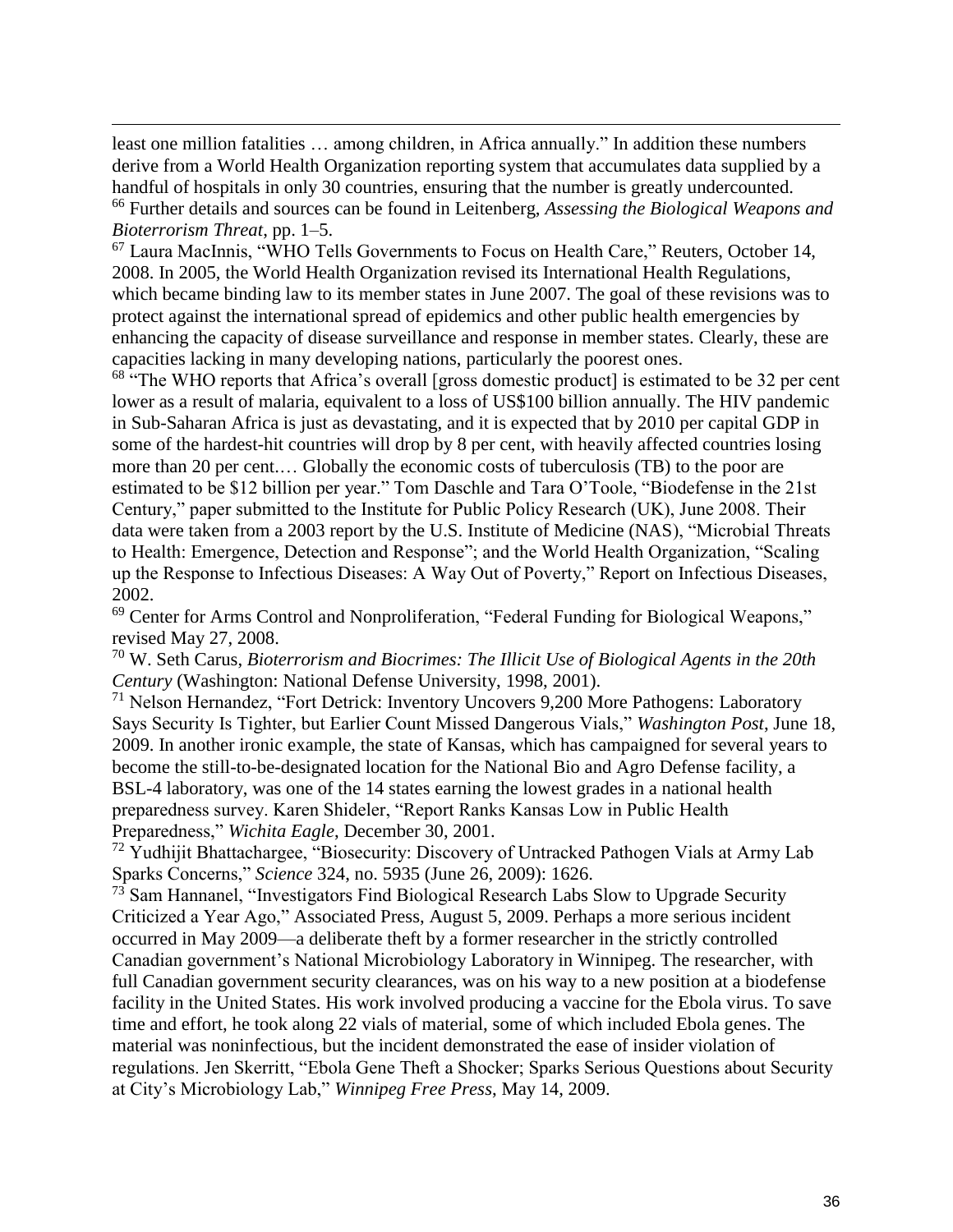<sup>74</sup> National Academy of Sciences, *Biotechnology Research in an Age of Terrorism* (Washington: National Academies Press, 2004), p. 5. See also Leitenberg, *Assessing the Biological Weapons and Bioterrorism Threat*, pp. 75–78.

<sup>75</sup> "Mandate for Failure: The State of Institutional Biosafety Committees in an Age of Biological Weapons Research," Sunshine Project, Austin, TX, October 4, 2004. See also Leitenberg, *Assessing the Biological Weapons and Bioterrorism Threat*, pp. 82–83.

<sup>76</sup> Laura Kahn, "Licensing Life Science Researchers," *Bulletin of the Atomic Scientists*, April 6, 2009.

<sup>77</sup> Arturo Casadevall, Susan A. Ehrlich, David R Franz, Michael J. Imperiale, and Paul S. Keirn, "Biodefense Research: A Win-Win Challenge," *Biosecurity and Bioterrorism: Biodefense Strategy, Practice and Science* 6, no. 4 (2008): 1–2.

<sup>78</sup> Elaine M. Grossman, "Science Groups Counter WMD Panel's Prescription for Stemming Biological Threats," Global Security Newswire, March 13, 2009.

<sup>79</sup> National Science Advisory Board for Biosecurity, "Enhanced Personnel Reliability among Individuals with Access to Select Agents," May 2009; Yudhijit Bhattachargee, "Experts Want Scientists to Monitor Their Colleagues," *Science*Insider, April 30, 2009,

http://blogs.sciencemag.org/scienceinsider/2009/04/experts-want-sc.html. A month later, a Defense Science Board report presented the remarkable insights that the theft of biological agents or toxins from a DOD lab was unlikely unless an insider was the thief, in which case theft was feasible, and that it was dubious that an insider could carry out weaponization of a biological agent except in the case where his laboratory work included the equipment that would be needed for the task. "Report of the Defense Science Board Task Force on Department of Defense Biological Safety and Security Program," May 2009, pp. xi, 19, 40,

http://www.acq.osd.mil/dsb/reports/2009-05-Bio\_Safety.pdf.

 $\overline{a}$ 

<sup>80</sup> Richard B. Marchase and Darrell G. Kirch, letter to the U.S. Working Group on Strengthening the Biosecurity of the United States, Washington, May 29, 2009,

http://opa.faseb.org/pdf/2009/Biosecurity\_FASEB\_AAMC\_5.29.09.pdf.

<sup>81</sup> Kavita M. Berger and Alan I. Leshner, "Editorial: New Rules for Biosecurity," *Science* 324, no. 5931 (May 29, 2009): 1117.

<sup>82</sup> "AAAS Report Warns That New Lab Security Measures Could Undercut Biological Research," All American Patriots website, June 1, 2009,

http://www.allamericanpatriots.com/48752834-aaas-report-warns-that-new-lab-securitymeasures-could-undercut-biological-resea.

<sup>83</sup> Charles F. Dasey, "Medical Benefits of the Biological Defense Research Program," *Politics and the Life Sciences* 9, no. 1 (August 1990): 77–84.

<sup>84</sup> Victoria Sutton, "Survey Finds Biodefense Researcher Anxiety—Over Inadvertently Violating Regulations," *Biosecurity and Bioterrorism: Biodefense Strategy, Practice and Science* 7, no. 2 (2009): 225–26. See also Committee on Assessing Fundamental Attitudes of Life Scientists as a Basis for Biosecurity Education, National Research Council, *A Survey of Attitudes and Actions on Dual Use Research in the Life Sciences: A Collaborative Effort of the National Research Council and the American Association for the Advancement of Science* (Washington: National Academies Press, 2009).

<sup>85</sup> Martin Matishak, "After Delay, Senate Committee Approves Biosecurity Bill," Global Security Newswire, November 5, 2009, http://gsn.nti.org/gsn/nw\_20091105\_8558.php.

<sup>86</sup> "Biodefense Research and the Biological Weapons Convention," in Leitenberg, *Assessing the*